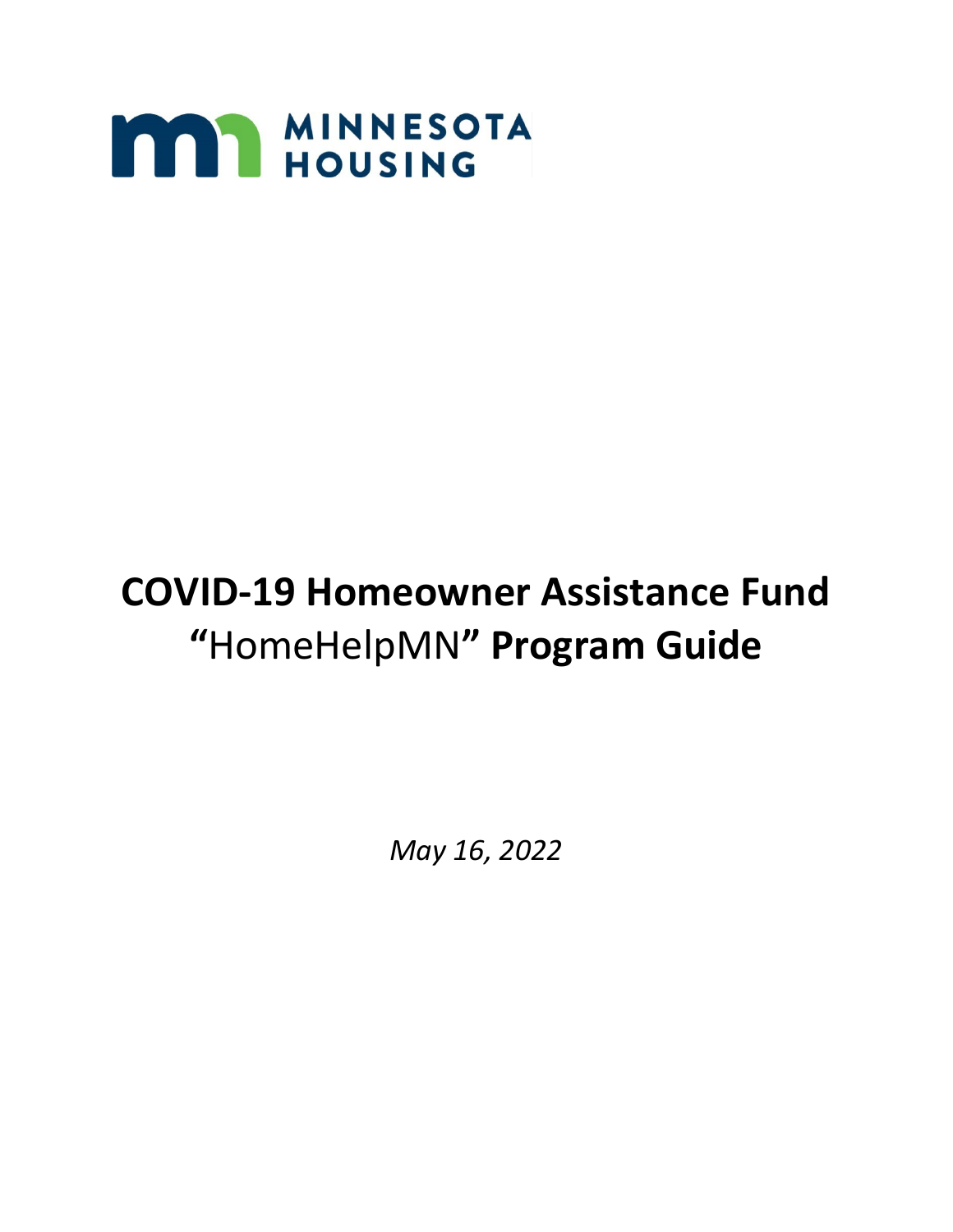

*The Minnesota Housing Finance Agency does not discriminate on the basis of race, color, creed, national origin, sex, religion, marital status, status with regard to public assistance, disability, familial status, gender identity, or sexual orientation in the provision of services.*

*An equal opportunity employer.*

*This information will be made available in alternative format upon request.*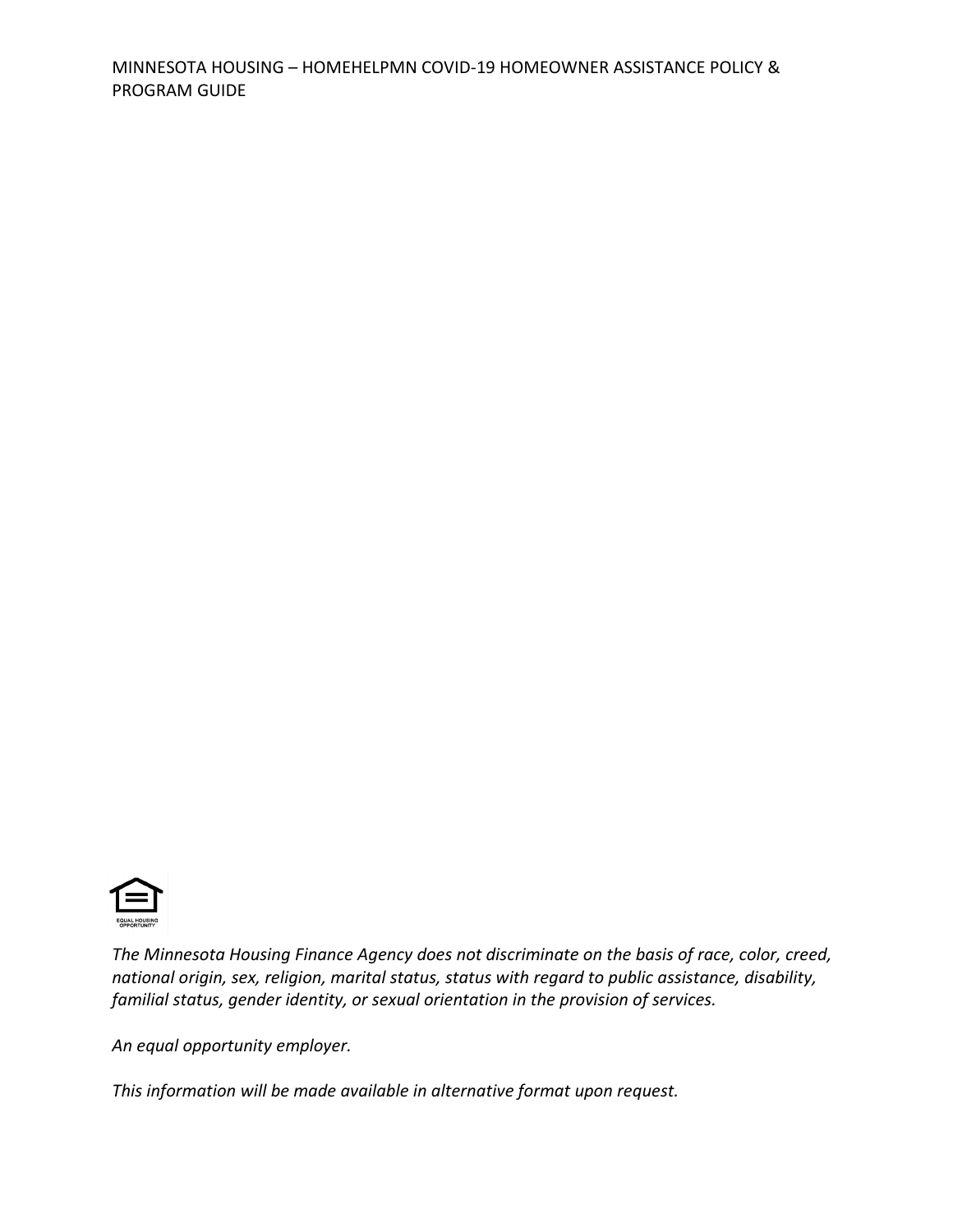# **Table of Contents**

| 1.01 |                                                                        |  |
|------|------------------------------------------------------------------------|--|
| 1.02 |                                                                        |  |
| 1.03 |                                                                        |  |
| 1.04 |                                                                        |  |
| 1.04 |                                                                        |  |
| 1.05 |                                                                        |  |
| 1.06 |                                                                        |  |
| 1.07 |                                                                        |  |
| 1.08 |                                                                        |  |
|      |                                                                        |  |
| 2.01 |                                                                        |  |
| 2.02 |                                                                        |  |
| 2.03 |                                                                        |  |
| 2.04 |                                                                        |  |
| 2.05 |                                                                        |  |
| 2.06 |                                                                        |  |
| 2.07 | Disclosure of Social Security Number/Taxpayer Identification Number  7 |  |
|      |                                                                        |  |
| 3.01 |                                                                        |  |
| 3.02 |                                                                        |  |
| 3.03 |                                                                        |  |
| 3.04 |                                                                        |  |
| 3.05 |                                                                        |  |
| 3.06 |                                                                        |  |
| 3.08 |                                                                        |  |
| 3.09 |                                                                        |  |
|      |                                                                        |  |
| 4.01 |                                                                        |  |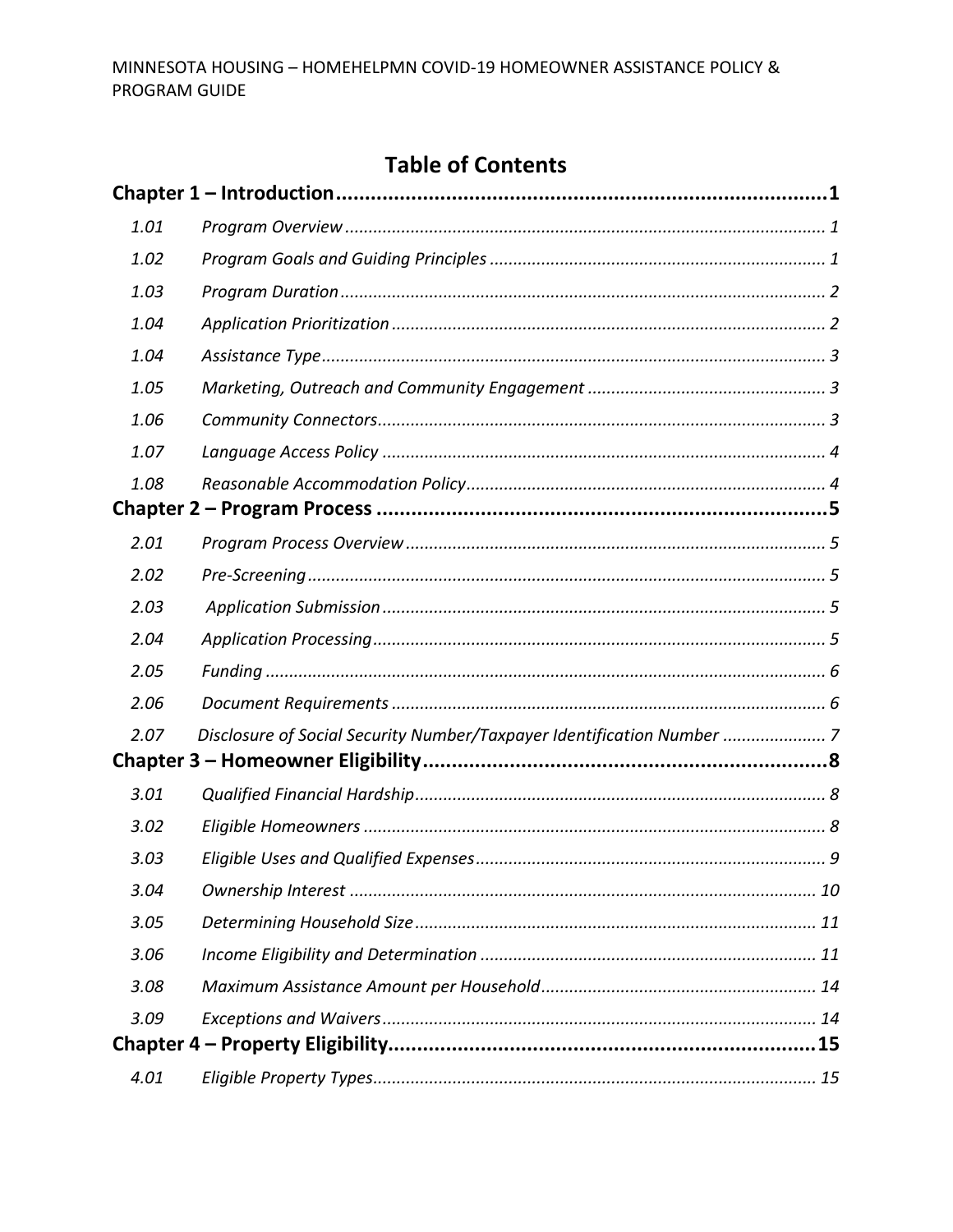| 4.02                                                      |  |  |
|-----------------------------------------------------------|--|--|
|                                                           |  |  |
| 5.01                                                      |  |  |
| 5.02                                                      |  |  |
| 5.03                                                      |  |  |
| 5.04                                                      |  |  |
| 5.05                                                      |  |  |
| Chapter 6 - Program Partner Roles and Responsibilities 18 |  |  |
| 6.01                                                      |  |  |
| 6.02                                                      |  |  |
|                                                           |  |  |
| 7.01                                                      |  |  |
| 7.02                                                      |  |  |
|                                                           |  |  |
| 8.01                                                      |  |  |
| 8.02                                                      |  |  |
| 8.03                                                      |  |  |
|                                                           |  |  |
|                                                           |  |  |
|                                                           |  |  |
|                                                           |  |  |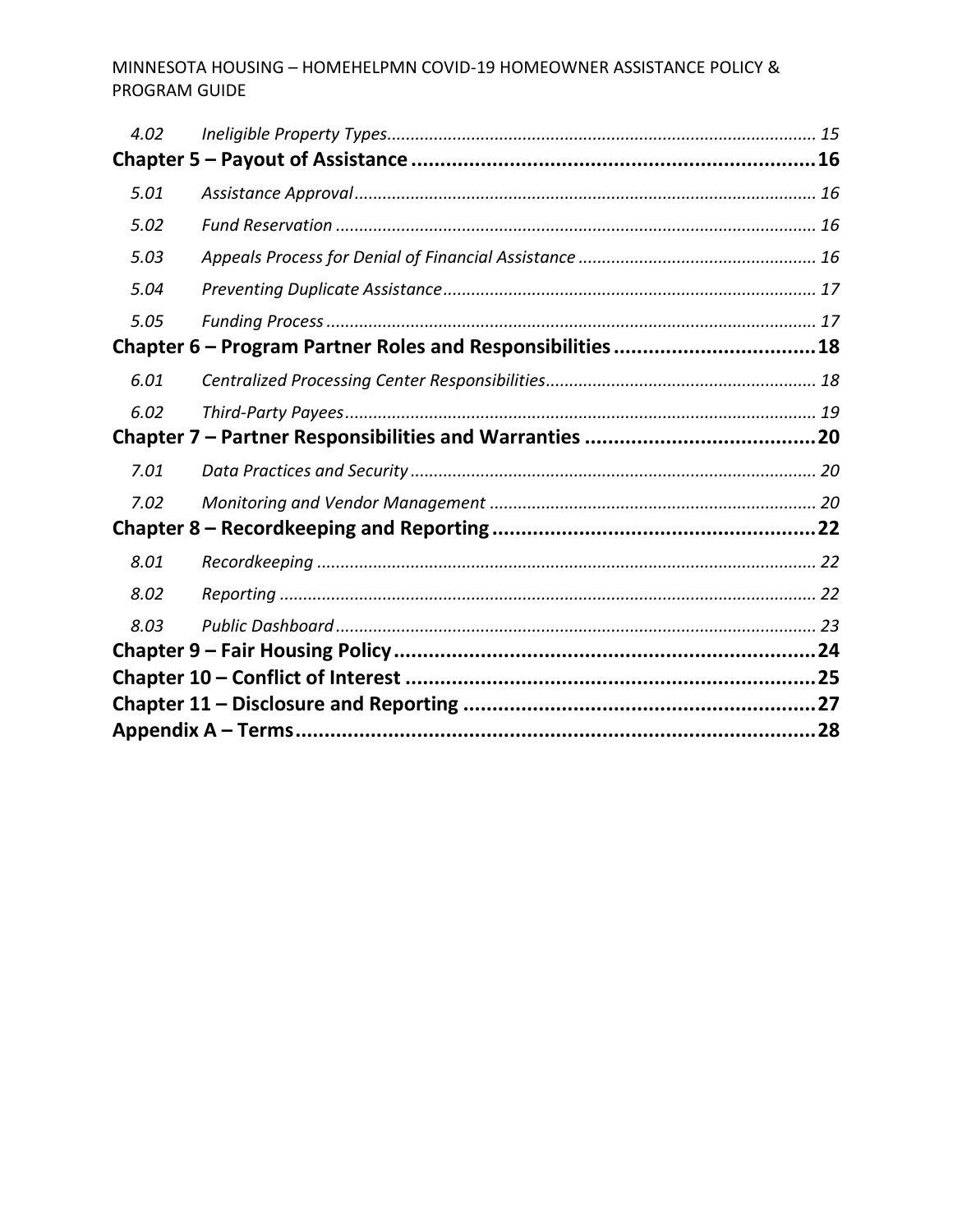# <span id="page-4-0"></span>**Chapter 1 – Introduction**

## <span id="page-4-1"></span>**1.01 Program Overview**

Established under Section 3206 of the American Rescue Plan Act of 2021 ("the ARP"), the Homeowner Assistance Fund ("HAF") is a federally funded program developed to provide housing counseling, legal services and/or financial assistance to eligible homeowners. The HAF will assist homeowners to mitigate housing related financial hardships associated with the coronavirus pandemic for the purpose of preventing homeowner mortgage delinquencies, defaults in housing-related debts, foreclosures, and displacements of homeowners experiencing financial hardship after January 21, 2020. Minnesota Housing is branding HAF as HomeHelpMN.

HomeHelpMN program assistance is structured to help homeowners recover from housing related financial hardships caused by coronavirus pandemic. HomeHelpMN is structured through marketing, outreach, community engagement, intake and evaluation to reach as many eligible homeowners as possible. HomeHelpMN is designed to provide support to homeowners based on their unique situations through partnerships with trusted community-based organizations, vendors, housing and financial counseling agencies, legal support services, loan servicers, and other industry professionals.

The HomeHelpMN program described in this guide is subject to the Minnesota Homeowner Assistance Fund Allocation Plan as approved by the U.S. Department of Treasury as well as all applicable federal guidance and requirements.

# <span id="page-4-2"></span>**1.02 Program Goals and Guiding Principles**

The goal of the program is to support homeowners by providing financial assistance to eliminate or reduce past due payments associated with homeownership. The program will refer people who cannot sustain a mortgage, even if assistance were provided, to housing and foreclosure counselors so that they can explore any additional options to preserve homeownership or exit homeownership in the best financial position possible. The program will be executed in accordance with U.S. Department of Treasury ("Treasury") guidance, which includes income eligibility limits and targeted priorities for assistance. Treasury requires that at least 60% of funds made available to Minnesota Housing must be used for qualified expenses that assist homeowners having incomes equal to or less than 100% of the area median income or equal to or less than 100% of the median income for the United States, whichever is greater. Any amount not made available to homeowners that meet this income-targeting requirement must be prioritized for assistance to socially disadvantaged individuals (SDI), with funds remaining after such prioritization being made available for other eligible homeowners. To meet this requirement, Minnesota Housing is setting program income limit at 100% of the area median income or equal to or less than 100% of the median income for the United States, whichever is greater.

The HomeHelpMN program is guided by the following six principles:

1. **Human Centered:** Uses strategies that build empathy and understanding to serve homeowners who might otherwise be left behind – based on geography, ability,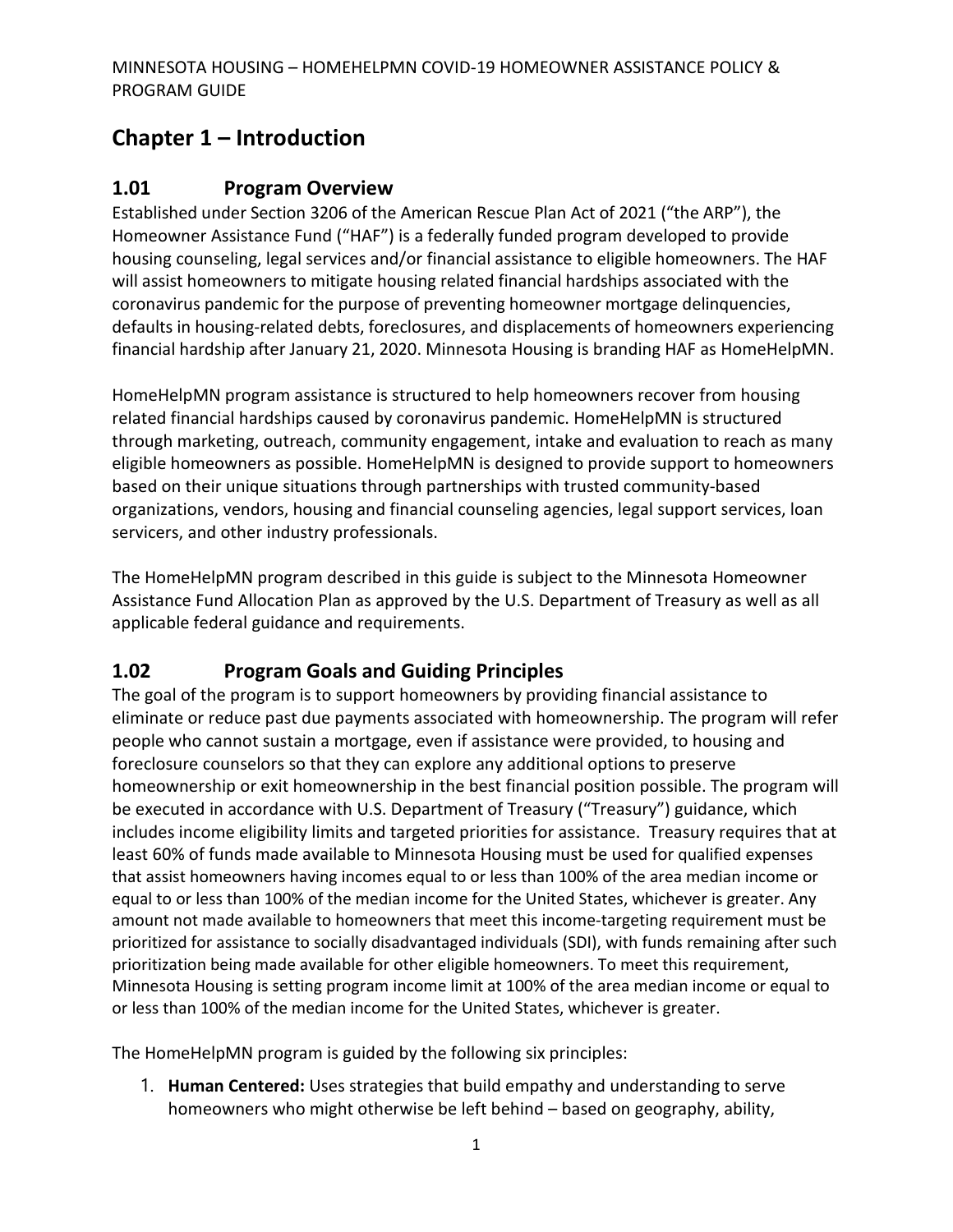language and those who have been subjected to racial or ethnic prejudice or cultural bias because of their identity as a member of a group without regard to their individual qualities.

- 2. **Anti-racist:** Uses intentional race equity strategies in design and delivery to actively dismantle structures that perpetuate disparities to achieve equitable outcomes.
- 3. **Focused:** Is focused on mitigating homeowner displacement due to Qualified Financial Hardship associated with the coronavirus pandemic.
- 4. **Straightforward:** Minimizes stress, complexity, and uncertainty throughout the process for the customer.
- 5. **Accountable**: The program structure is transparent, timely, and flexible to ensure program accountability.
- 6. **Meaningful Engagement:** Engages trusted critical partner organizations led by and working for communities most impacted to realize equitable outcomes.

## <span id="page-5-0"></span>**1.03 Program Duration**

The HomeHelpMN program is scheduled to end when available funding is exhausted, or by September 30, 2025, whichever occurs first. Minnesota Housing expects to receive more applications than can be funded by the program. Applications will be taken during an initial application period, and when the application period opens, Minnesota Housing will announce the anticipated closing date. If the number of applications received during the initial application period exceeds available funding, applicants may be put on a wait list, and reviewed if funding becomes available. Application submission or placement on a waitlist does not guarantee an applicant will receive financial assistance, even if the application was received during the initial application period. Minnesota Housing shall not incur any obligations to pay with funding from this award that exceed available federal resources.

If Minnesota Housing determines that funding is likely to remain available based upon applications received, the initial application period may be extended or (an) additional application period(s) may be announced.

# <span id="page-5-1"></span>**1.04 Application Prioritization**

Minnesota Housing will manage the application pipeline with a goal to not take more applications than the program is able to fund. Minnesota Housing will use an open pipeline and waitlist model to accept and process applications. If the amount of application funding requested during the initial application period exceeds the amount Minnesota Housing has determined likely can be processed and funded, applications will be put on a waitlist, subject to eligibility and funding availability.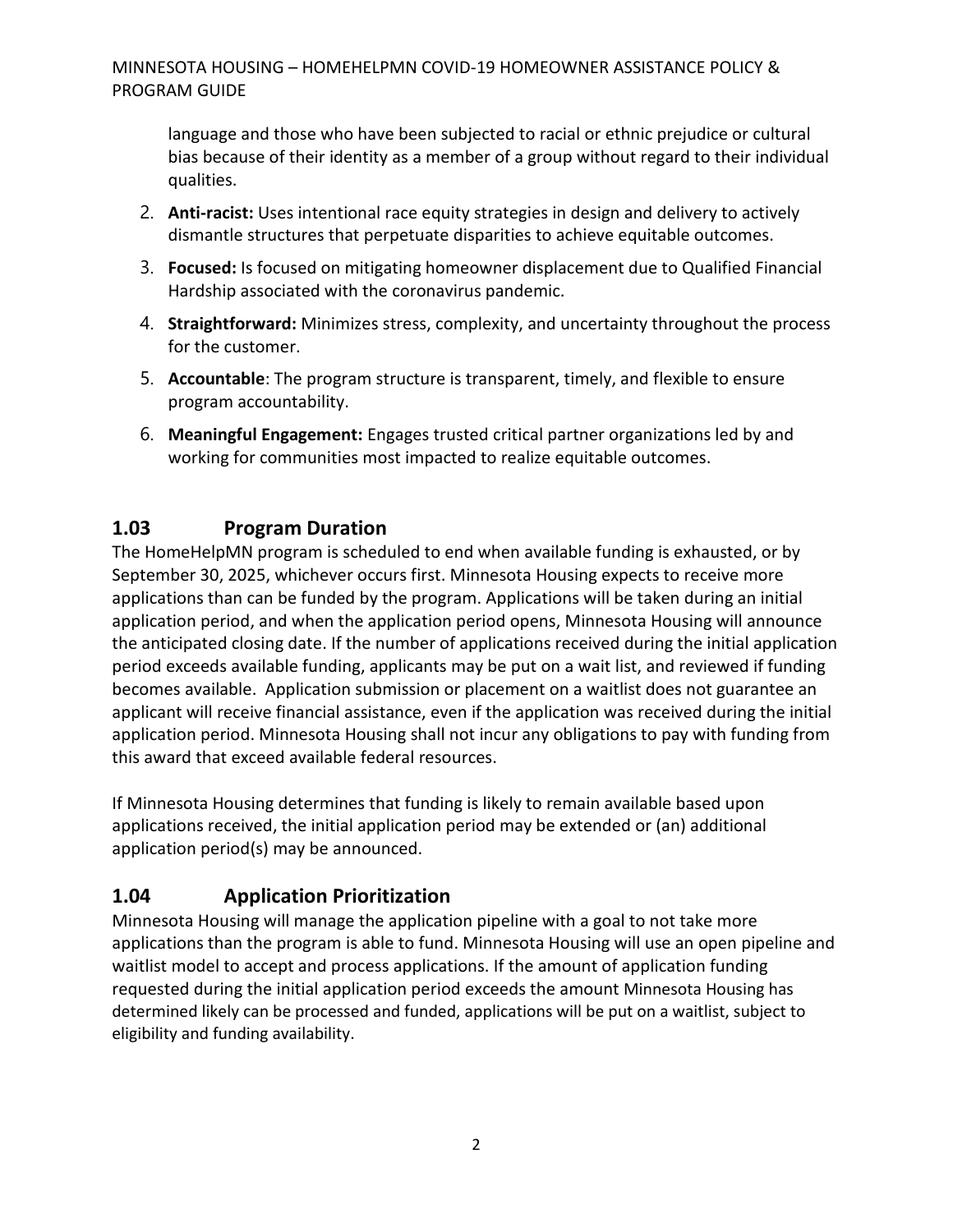#### **Prioritization in the open pipeline**

Applications submitted during the open pipeline will be placed in the processing queue based on the time/date the application was submitted. Homeowners with submitted applications that indicate they are at imminent risk of displacement will be weighted to begin processing before those that do not indicate they are at imminent risk of displacement. To determine if a homeowner is considered at imminent risk of displacement, homeowners are asked if they have received documentation that indicates they will lose their home on a certain date, the date the document indicates action, or if they have received documentation about legal action against them.

#### **Prioritization in the waitlist**

If it is determined there are sufficient funds to provide assistance to submitted applications on the waitlist, the applications will be prioritized based on zip codes that have the largest share of home mortgages that are at least several months delinquent. A random selection of prioritized applications will be moved to the processing queue. Once in the processing queue, the open pipeline prioritization applies.

## <span id="page-6-0"></span>**1.04 Assistance Type**

HomeHelpMN program financial assistance for eligible homeowners may be used for Reinstatement or to pay other past due housing related eligible expenses. No fees may be charged to the homeowner under the HomeHelpMN program. Referrals may be provided to external sources for assistance related to housing counseling and/or legal services or any other services.

## <span id="page-6-1"></span>**1.05 Marketing, Outreach and Community Engagement**

Marketing and outreach materials for the HomeHelpMN program have been contracted for with an outside vendor, Neka Creative. These services include strategic planning, a marketing and outreach plan, media planning and buying, the development of creative assets and content, including program branding, and conducting outreach to community organizations.

#### <span id="page-6-2"></span>**1.06 Community Connectors**

Funding will be used to directly support a team of "Community Connectors." HomeHelpMN Community Connectors are community-based organizations with established longstanding, trusted relationships located in communities experiencing higher than average homeowner delinquency rates. Community Connectors aim to reach eligible Minnesota homeowners that otherwise may not learn about, be aware of, or access the HomeHelpMN program.

Community Connectors will complement other marketing and outreach efforts by providing engagement and information support necessary to ensure homeowners are aware of the program and how to apply for and maintain participation in the HomeHelpMN program.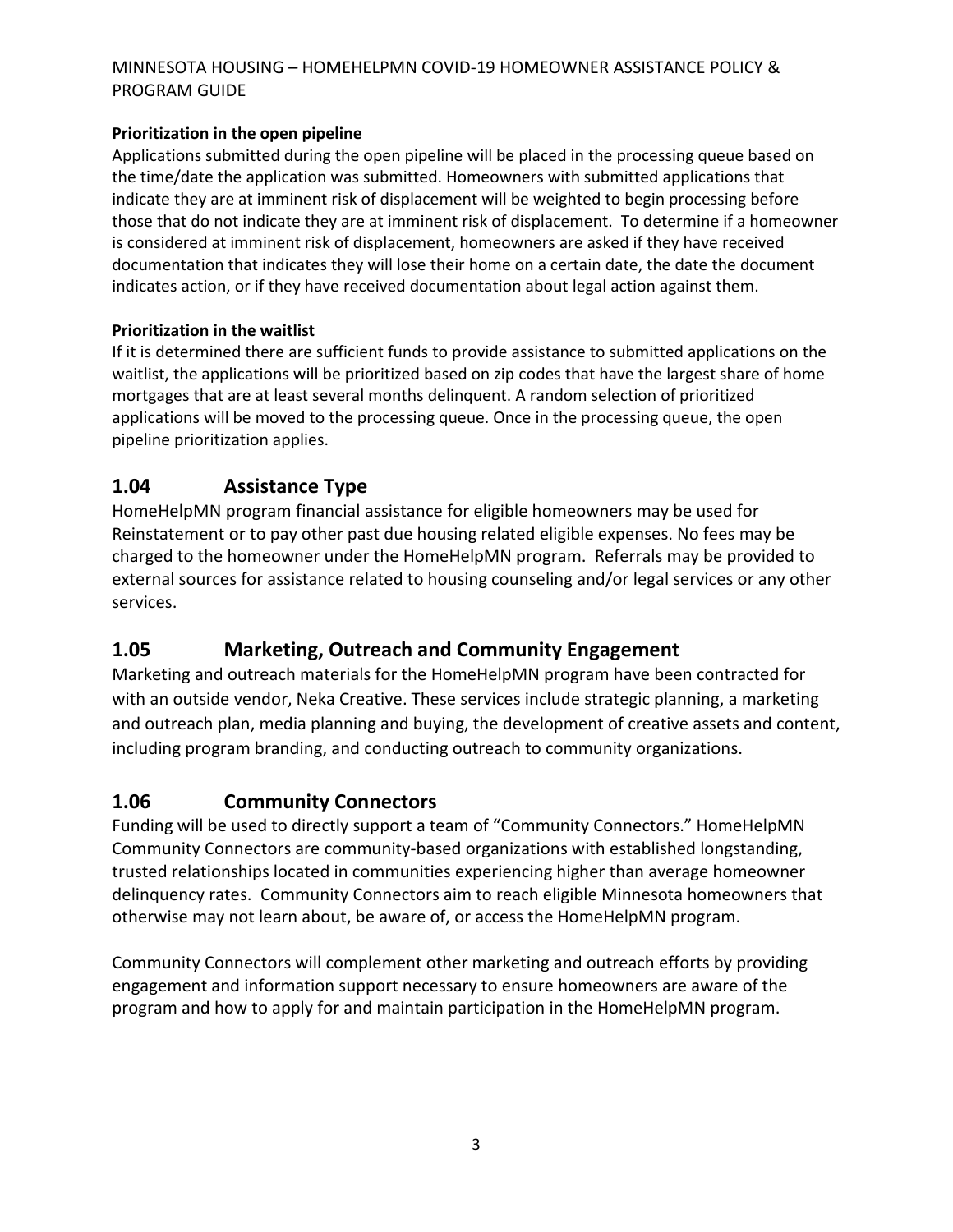# <span id="page-7-0"></span>**1.07 Language Access Policy**

Individuals who do not speak English as their primary language and who have a limited ability to read, speak, write, or understand English are considered to have Limited English Proficiency, or "LEP."

To provide meaningful access, program materials, including application forms and supporting documents, marketing collateral, and program information, will be available in English, Hmong, Somali, and Spanish. Applicants needing additional language assistance will be able to request such assistance through the Centralized Processing Center.

# <span id="page-7-1"></span>**1.08 Reasonable Accommodation Policy**

Applicants needing reasonable accommodations because of a disability can make a request through the Centralized Processing Center.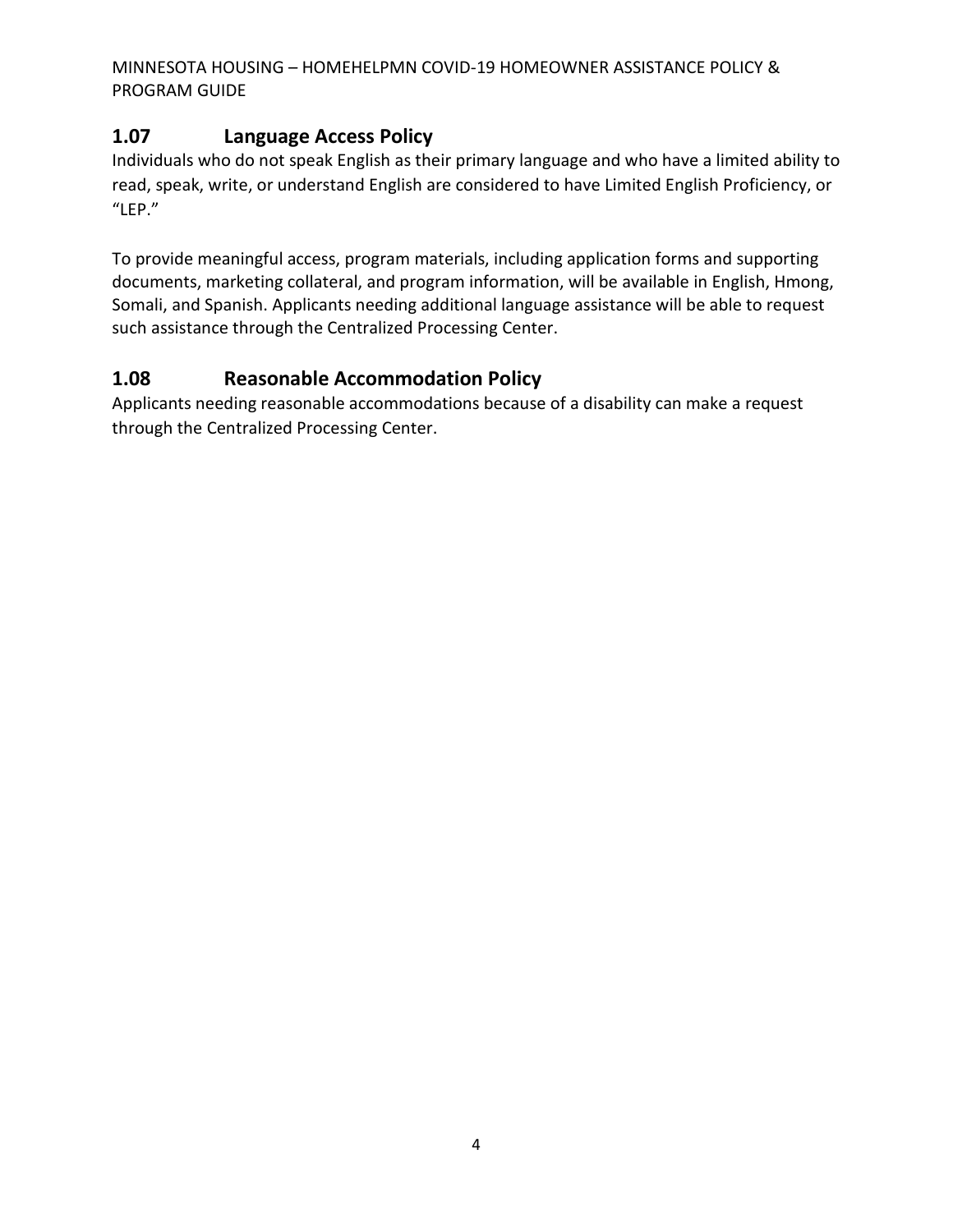# <span id="page-8-0"></span>**Chapter 2 – Program Process**

# <span id="page-8-1"></span>**2.01 Program Process Overview**

The homeowner applies for assistance from the HomeHelpMN program by calling the Centralized Processing Center, logging in to an online portal, or by using a fax or mail-in application. Loan servicers must agree to participate in the program for a homeowner to be eligible for mortgage reinstatement. Applications must be complete with all required documents and signatures to be eligible for assistance.

# <span id="page-8-2"></span>**2.02 Pre-Screening**

Homeowners will submit initial eligibility information for pre-screening. If the homeowner meets the initial eligibility criteria, they continue to apply for HomeHelpMN assistance. If the Homeowner does not meet the pre-screening criteria, they do not qualify for HomeHelpMN financial assistance.

## <span id="page-8-3"></span>**2.03 Application Submission**

Homeowners will submit the application through the online application portal, on the telephone, or through a paper application submitted by fax or mail. All required application fields need to be filled in to submit the application in the online system or by telephone application. Mail or faxed applications will be entered into the online system by the processor and will be considered as if submitted as of the postmark or fax transmission date. Submitted applications are not necessarily complete applications. Application status will change to "Application Submitted" during the open pipeline, or the status will indicate the homeowner has been placed on a waitlist.

## <span id="page-8-4"></span>**2.04 Application Processing**

The Centralized Processing Center reviews all documentation submitted by a homeowner to determine program eligibility. The Centralized Processing Center will contact and notify the homeowner of missing information and advise how to submit the missing information in order to complete the application. Homeowners can submit required documentation to the Centralized Processing Center through the online portal, fax, or mail. The documentation required may vary based on the financial assistance type a homeowner is requesting. Depending on the assistance type, information is transmitted to the loan servicer or entity to which payment is owed to determine the final assistance amount. Once all required documents are submitted to the Centralized Processing Center, a decision will be made on the file. If the application is declined, the homeowner is provided an optional referral to a housing counselor. Failure to provide required documents within required timeframes will result in denial or withdrawal of the application.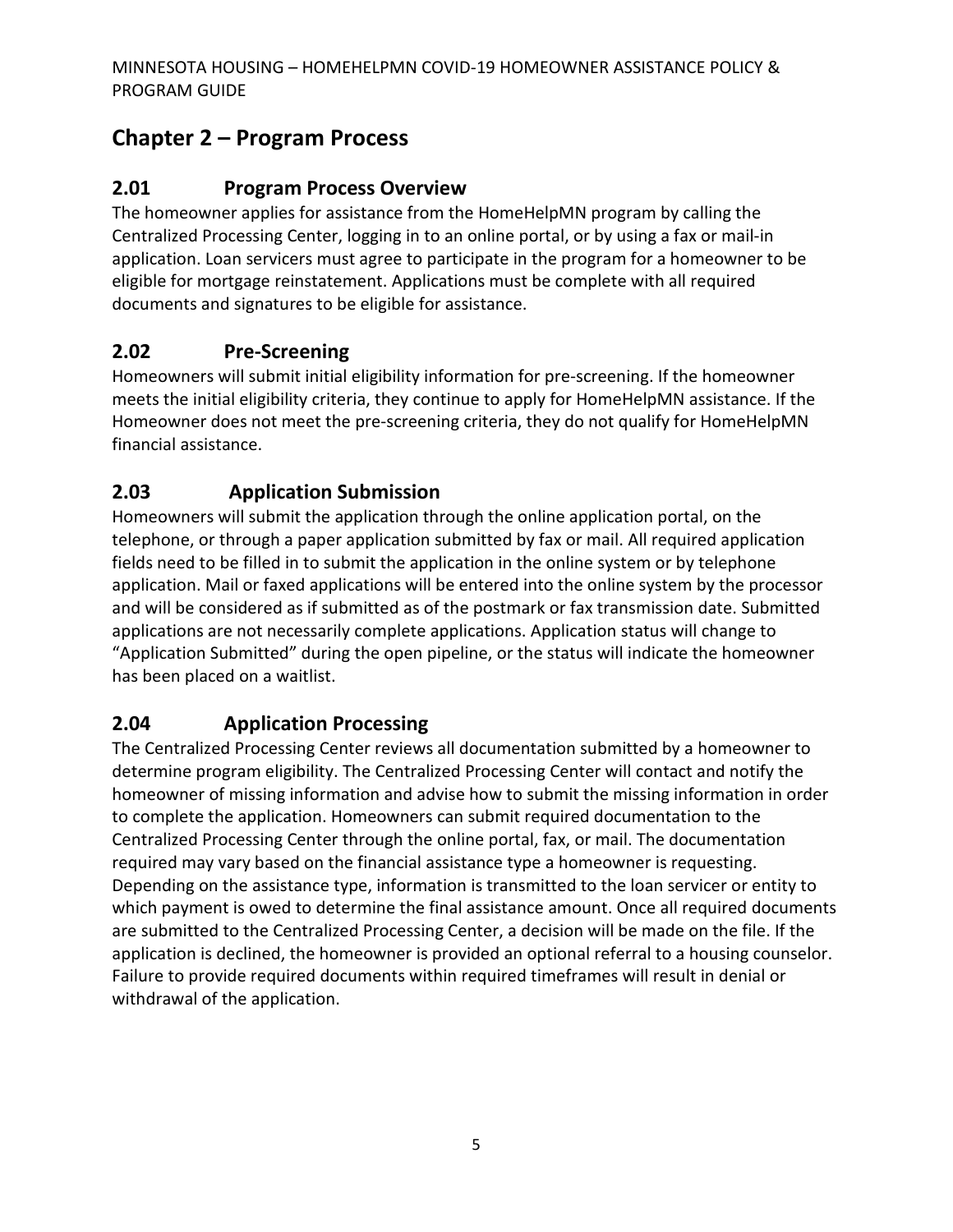## <span id="page-9-0"></span>**2.05 Funding**

Funds are disbursed as outlined in Chapter 5-Payout of Assistance.

## <span id="page-9-1"></span>**2.06 Document Requirements**

Applicants must submit or execute the following documents, as applicable, to be considered for financial assistance approval.

- Income documentation (e.g., most recent paystubs, W2s, tax returns, etc.) See section 3.06 for additional details.
- Documentation of property ownership (e.g., most recent property tax statement, warranty deed, etc.)
- Documentation of occupancy (e.g., recent utility bill or bank statement, etc.)
- Attestation Document
- Third-Party Authorization (TPA) and Disclosure Form
- Most recent documentation showing past due balance, account and contact information for accounts payment is requested for:
	- o Mortgage loan (e.g., first mortgage, second mortgage, down payment assistance mortgage) including any escrowed property taxes or homeowners insurance
	- o Property taxes
	- o Homeowner's association, condominium, or cooperative fees
	- o Homeowner's insurance, flood insurance, and mortgage insurance
	- o Mobile home loan payment
	- o Lot lease/rental agreement
	- o Contract for Deed
- State-issued, federalissued, Tribal or other international identification of Homeowner/Applicant
	- $\circ$  If photo identification cannot be provided, alternate documentation must be provided
- Any other documents requested to fully evaluate and process the application for assistance
- Completed application for assistance

Note: Mortgage Loan Servicers and/or other third-party payees may require additional homeowner information or documentation beyond what the HomeHelpMN program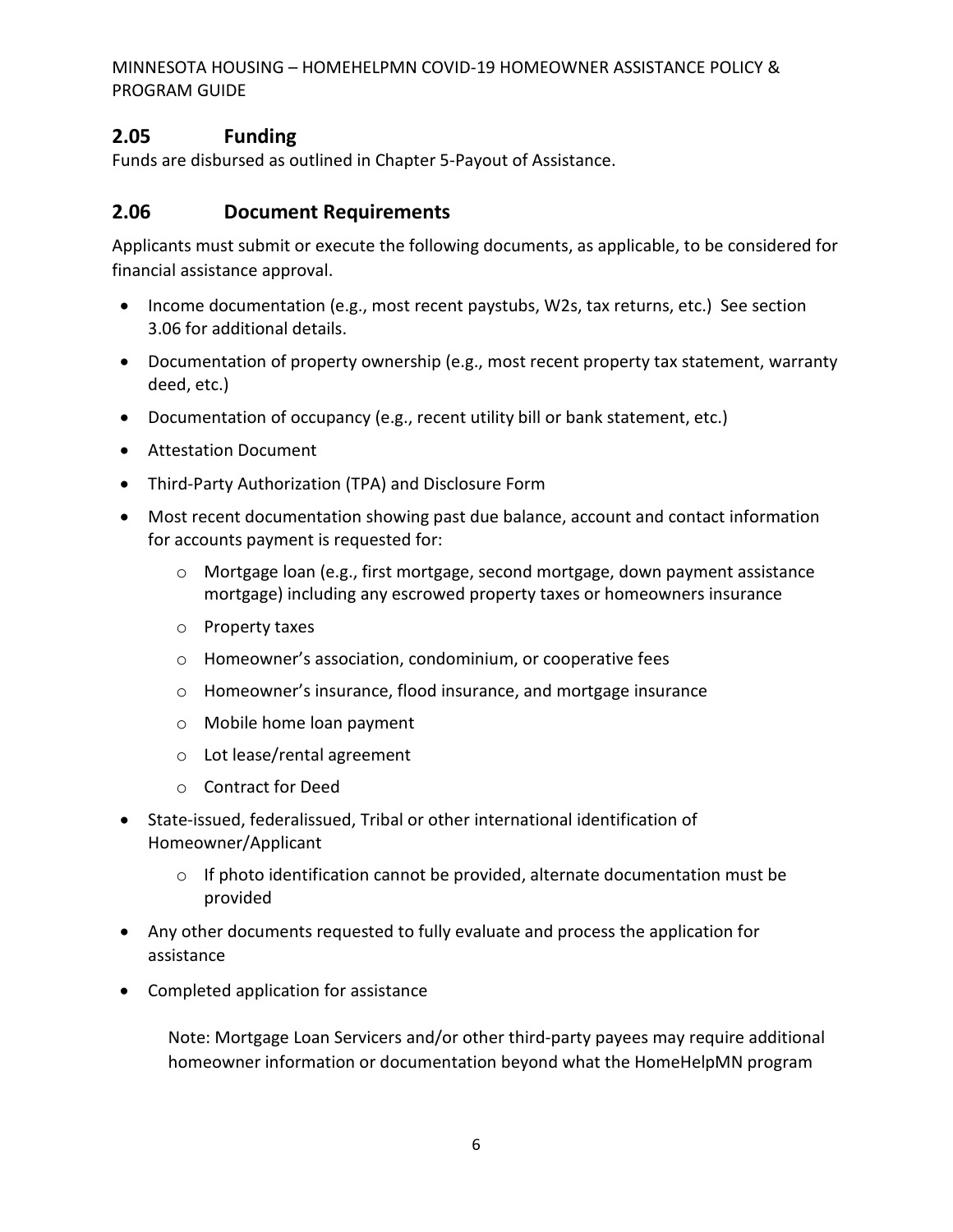requires, including additional income information and documentation and signatures from all homeowners.

# <span id="page-10-0"></span>**2.07 Disclosure of Social Security Number/Taxpayer Identification Number**

The social security number (SSN) or individual taxpayer identification number (ITIN) for all applicants and household members that have one must be provided. If the applicant does not have a SSN or ITIN, alternative information must be provided.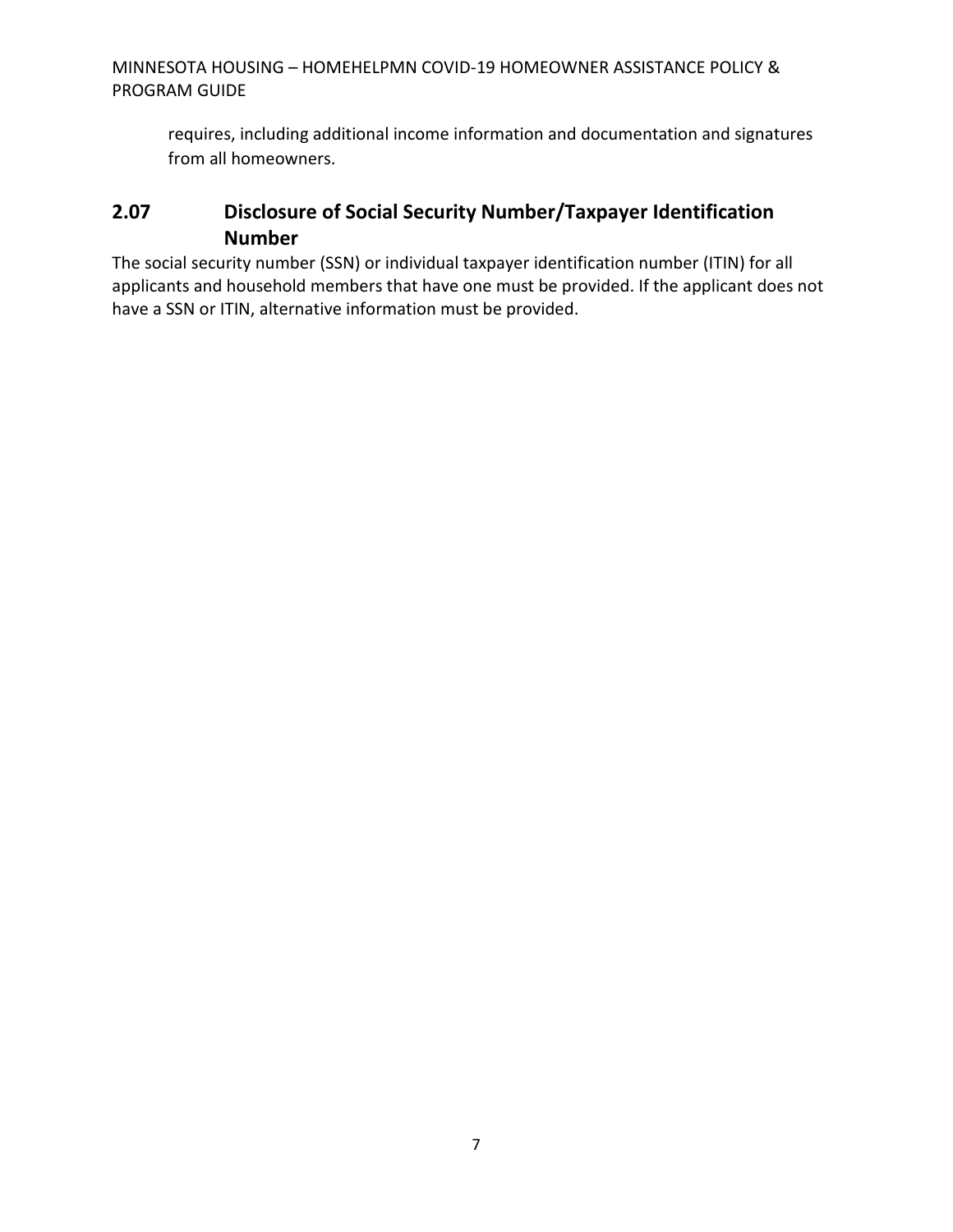# <span id="page-11-0"></span>**Chapter 3 – Homeowner Eligibility**

# <span id="page-11-1"></span>**3.01 Qualified Financial Hardship**

To be eligible for financial assistance through the HomeHelpMN program, homeowners must have experienced a Qualified Financial Hardship. A Qualified Financial Hardship is a material reduction in income or material increase in living expenses associated with the coronavirus pandemic that subsequently created or increased the risk of mortgage delinquency, mortgage default, foreclosure, or housing displacement due to these or other related housing expenses for the homeowner.

- **Reduction of Income** a temporary or permanent loss of income after January 21, 2020.
- **Increase in Living Expenses**  an increase in out-of-pocket Household expenses after January 21, 2020, such as (but not limited to): medical expenses, increased child-care costs, inadequate medical insurance, an increase in Household size, or costs to reconnect utility services directly related to the coronavirus pandemic.

Homeowners must provide an attestation to document the Qualified Financial Hardship experienced.

## <span id="page-11-2"></span>**3.02 Eligible Homeowners**

To be eligible for HomeHelpMN financial assistance homeowners must meet the following criteria:

- Homeowner must currently own and occupy the property as their primary residence.
- Homeowner must have owned the home before the date of the Qualified Financial Hardship.
- Homeowner must have experienced a Qualified Financial Hardship after January 21, 2020.
- Delinquency must have occurred after the Qualified Financial Hardship date.
- Homeowner must meet the Homeowner Income Eligibility Requirements in Section 3.06.
- Homeowner must complete all required Minnesota Housing forms.
- Homeowner must provide all necessary documentation to satisfy program guidelines within timeframes established by Minnesota Housing and the loan servicer and/or thirdparty payee (if applicable).
- The original, unpaid principal balance of the homeowner's first mortgage or housing loan, at the time of origination, was not greater than the conforming loan limit in effect at time of origination.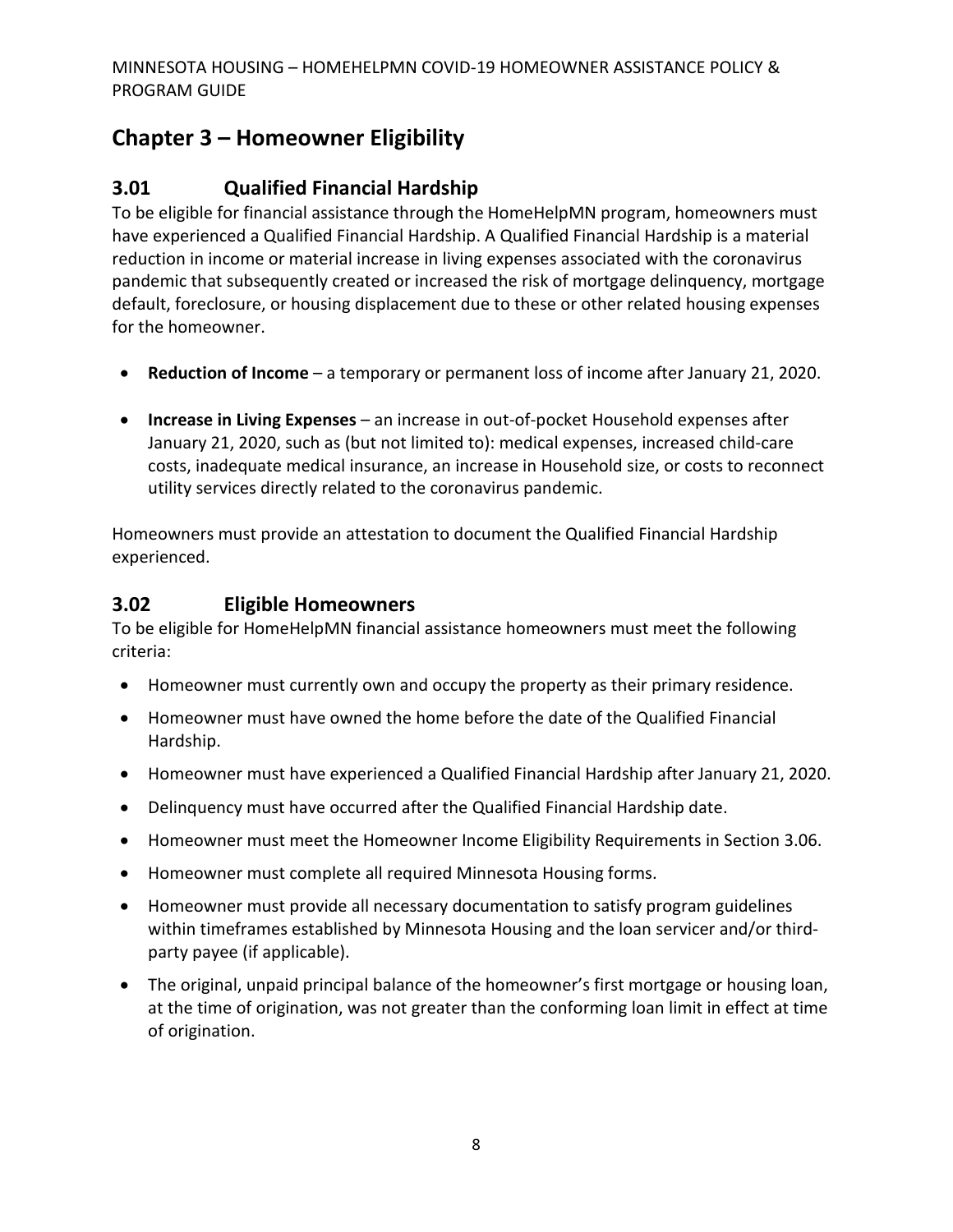• Homeowners who are in bankruptcy must have documentation from the court that permits the application of HomeHelpMN program funds to be applied without restriction to the mortgage debts/fees.

Successors of interest are eligible for financial assistance under the HomeHelpMN program provided they meet all other program eligibility requirements. Co-owners may not apply separately for or be considered eligible for HomeHelpMN program financial assistance.

# <span id="page-12-0"></span>**3.03 Eligible Uses and Qualified Expenses**

#### **Eligible Uses**

If the amount of any of the various types of financial assistance needed to bring past due housing-related expenses current exceeds the maximum amount of HomeHelpMN financial assistance available per Household, the homeowner must attest to having the remaining funds required to bring the accounts current.

#### **1. Reinstatement**

HomeHelpMN program financial assistance can be used to bring an eligible homeowner's past due mortgage payment(s) current, thereby reinstating the mortgage. Reinstatement assistance may be used to bring subordinate liens current.

Homeowners must provide documentation from the mortgage loan servicer that reflects the amount of funding required to bring current and/or reinstate the mortgage. The total of the homeowner's own funds, other leveraged funds, plus any HomeHelpMN program financial assistance must satisfy the total amount needed to bring the loan current and reinstate the mortgage. HomeHelpMN program financial assistance will not be provided for Partial Reinstatements.

#### **2. Property Charges and Other Housing-Related Expenses**

Homeowners may receive HomeHelpMN program financial assistance to resolve other past due housing related expenses that threaten a homeowner's ability to sustain ownership of the property. The other past due housing related expenses must be brought current with the amount of approved HomeHelpMN program financial assistance or resolved concurrently. Please see Eligible Uses below for further details.

#### **Qualified Expenses**

All funds must be used in accordance with the HomeHelpMN program and Treasury guidelines and eligibility criteria and cannot exceed the maximum amount of financial assistance available per Household/property.

The housing related expenses listed below incurred by an eligible homeowner due to a Qualified Financial Hardship after January 21, 2020, are eligible qualified expenses: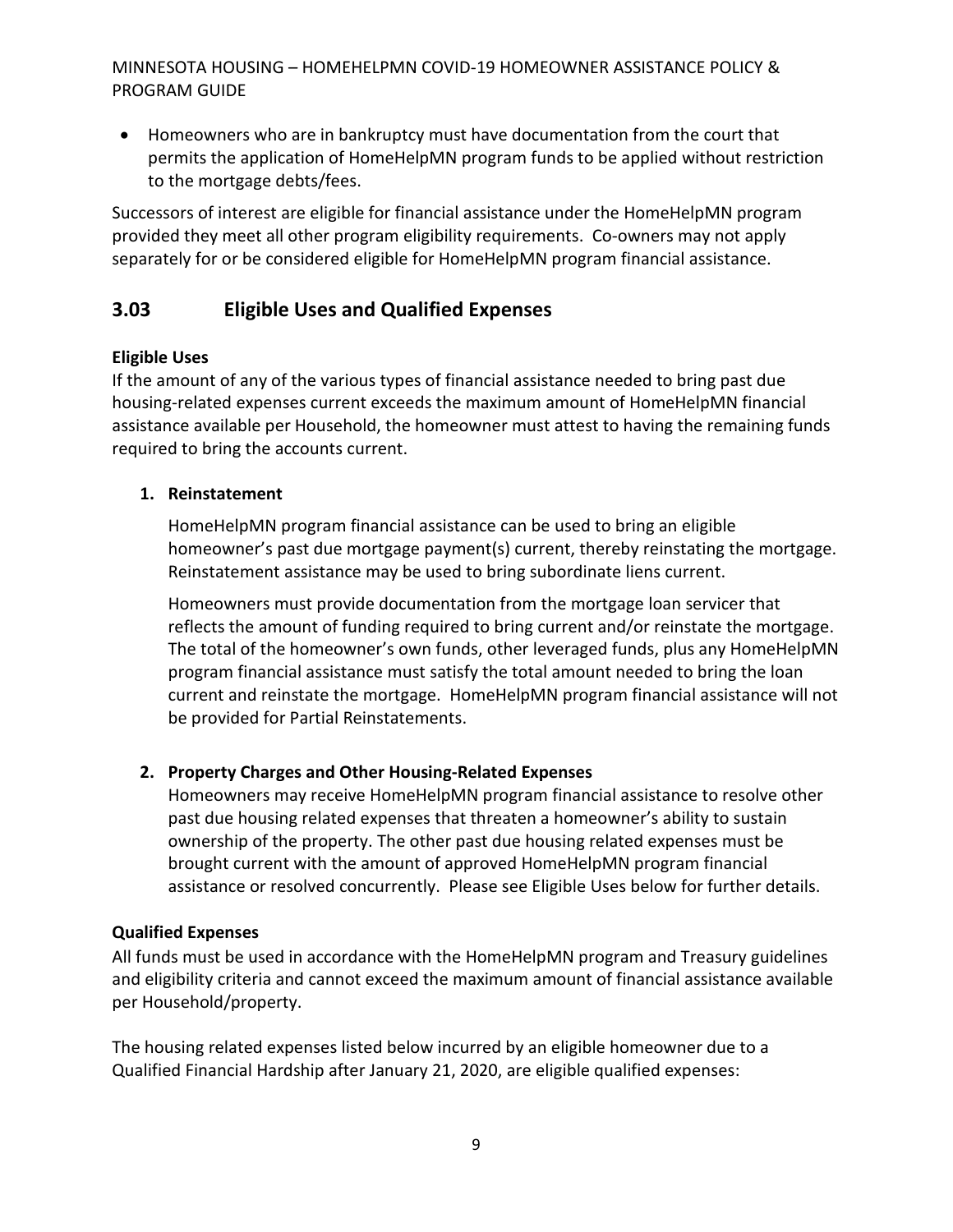- Past Due
	- $\circ$  Existing first mortgage lien loan payment (principal and interest), and escrow shortages
	- o Subordinate mortgage lien payment (principal and interest) and/or principal reduction or payoff including a non-profit/government bond second lien.
	- o Contract for Deed monthly payment (principal and interest)
	- o Manufactured/mobile home loan monthly payment (principal and interest)
	- o Lot or ground rent/lease payments
	- o Homeowner's association, condominium association, or cooperative fees or common charges
	- o Homeowner's insurance, flood insurance, and mortgage insurance
	- o Property taxes for the parcel on which the primary residence is located
		- Property taxes due after January 2020 that are delinquent are eligible. Taxes not yet due, or that were due prior to 2020 are not eligible.
	- o Reasonably required legal fees
- Lien extinguishment is permissible if the amount of assistance will cover all past due amounts such that the loan is then paid off and the lien is extinguished
- One month of principal, interest, taxes, insurance, and association dues (PITIA) and lot/ground rents to account for processing time in some circumstances

#### <span id="page-13-0"></span>**3.04 Ownership Interest**

Eligible properties must be located within the state of Minnesota and must be owned by a natural person.

Eligible forms of ownership interest include the following:

- A fee simple estate;
- A leasehold estate subject to a Community Land Trust;
- Property with Tribal residential lease located on Tribal lands;
- Vendee interest in a recorded contract-for-deed (Contract for deed holders are NOT eligible for assistance to bring the vendee's account current);
- Non-incorporated living trust (if the homeowner occupies the home as their primary principal residence);
- A recorded life estate;
- Manufactured homes when permanently affixed to real property and taxed as real estate;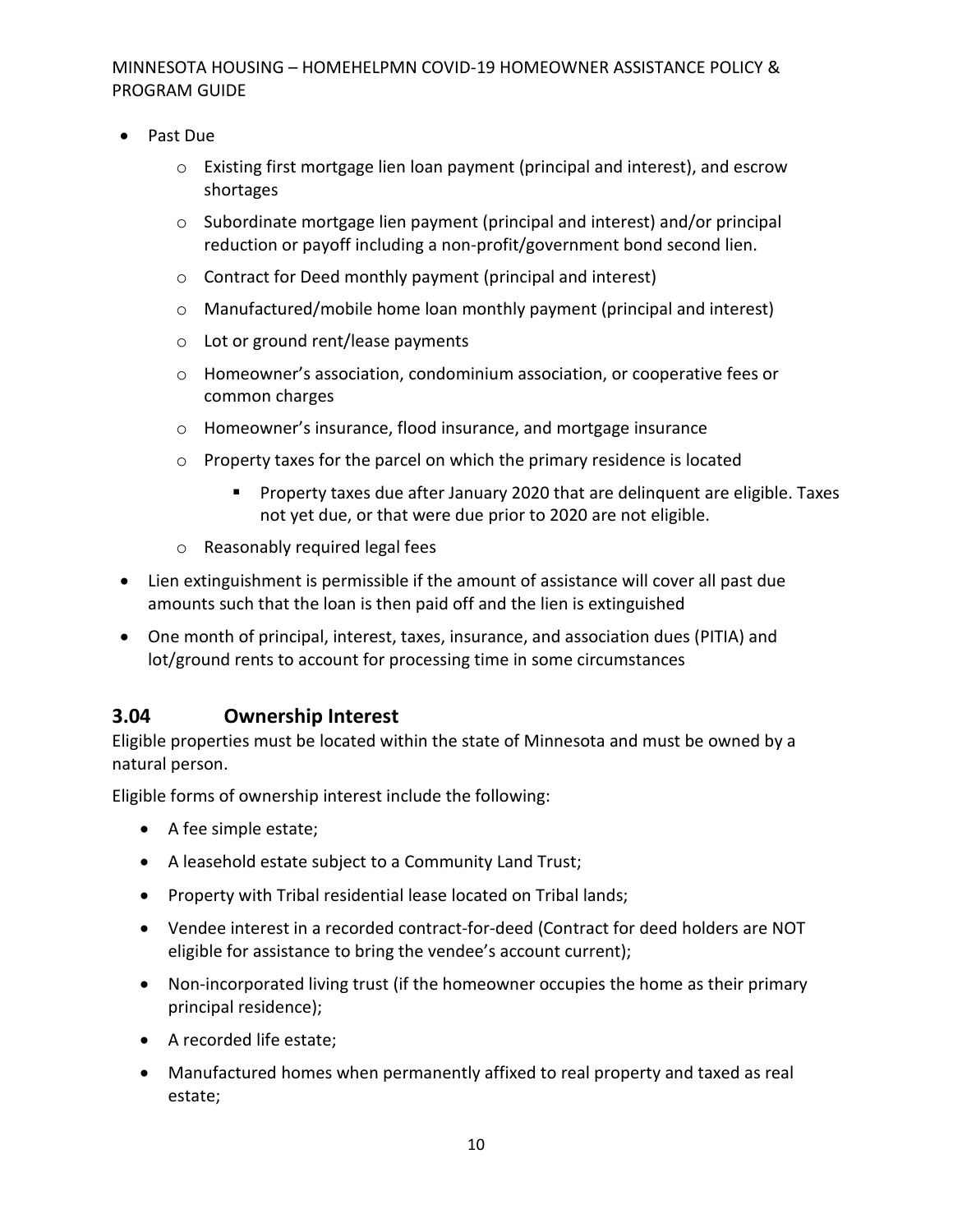- Manufactured homes not permanently affixed to real property
- Shares in cooperative

Ineligible forms of ownership interest include, but are not limited to, the following:

- Business ownership (LLP, LP, LLC, etc.)
- Rent-to-own
- Any other forms where ownership is not clearly documented as belonging to the homeowner who occupies the property and is applying for assistance

# <span id="page-14-0"></span>**3.05 Determining Household Size**

A Household is made up of all adults and children living in the Household at the time of application or re-application. This may include non-custodial children, unrelated adults, persons not listed on the mortgage, and persons living in the home temporarily.

All occupants, including unrelated adults living together, are considered as members of a Household.

Unrelated adults renting a room or otherwise under an arrangement to rent part of a home separately, and who can demonstrate that arrangement, would be considered a separate Household.

## <span id="page-14-1"></span>**3.06 Income Eligibility and Determination**

Households must meet the HomeHelpMN program income eligibility requirements to qualify for financial assistance. Loan servicers or other third parties may require additional income information and/or documentation beyond the requirements of the HomeHelpMN program.

#### **Income Eligibility**

The total Annual Gross Household Income must not exceed the greater of 100% of the Area Median Income (AMI) by county or 100% of [U.S.](https://www.huduser.gov/portal/datasets/il/il2022/select_Geography_haf.odn) median income in accordance with the U.S. [Department of Housing and Urban Development's income limits](https://www.huduser.gov/portal/datasets/il/il2022/select_Geography_haf.odn) to be considered eligible for financial assistance through the HomeHelpMN program.

#### **Determination of Income Eligibility**

Two methods can be used to determine Household income.

- Household annual gross income in the previous year using the adjusted gross income as defined for purposes of reporting on Internal Revenue Service (IRS) Form 1040 series for individual federal annual income tax purposes; or
- Projected annual income based on the most recent income documentation using HUD's definition of annual income in [24 CFR 5.609.](https://www.ecfr.gov/current/title-24/subtitle-A/part-5/subpart-F/subject-group-ECFR174c6349abd095d/section-5.609)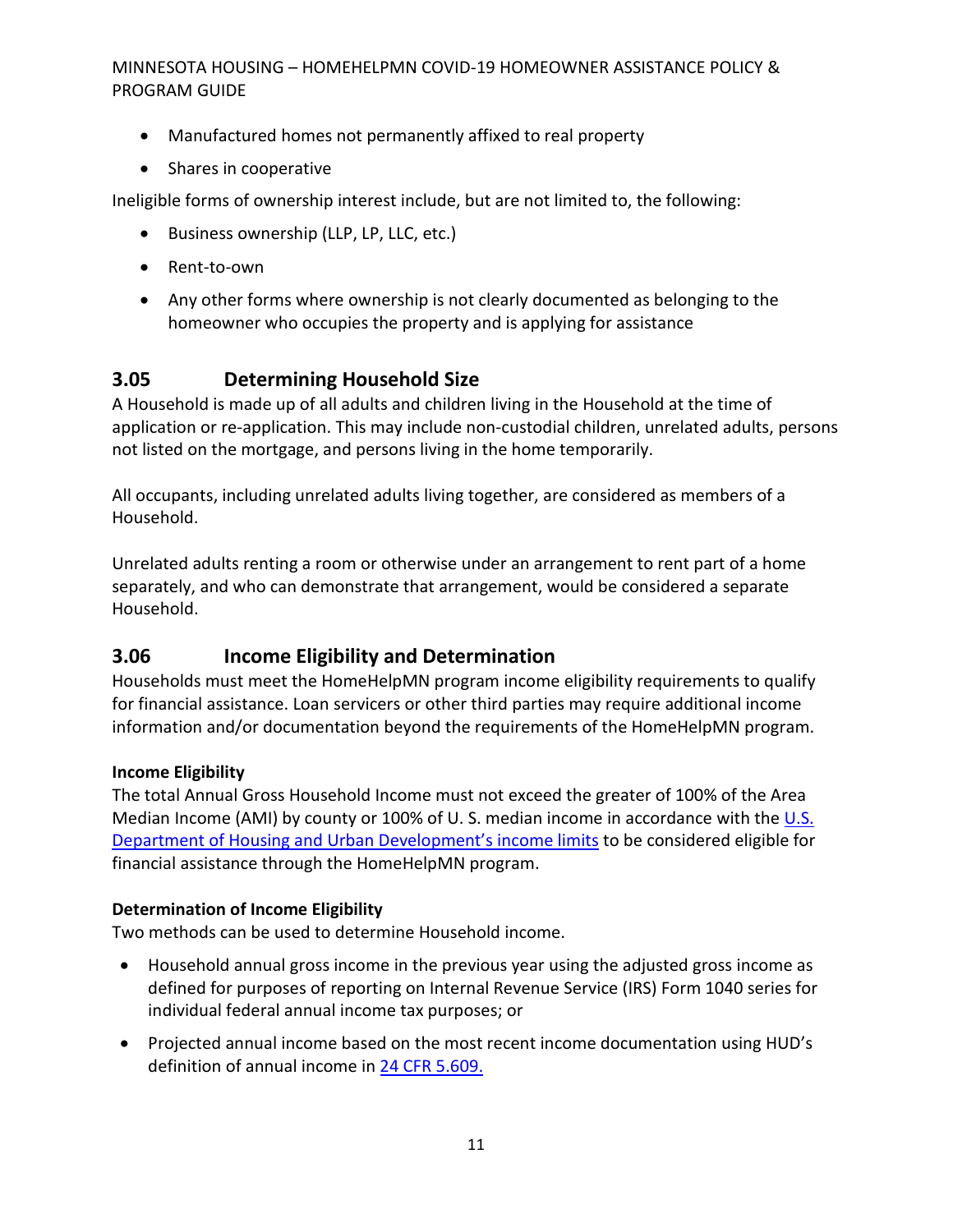All adults 18 years and older at the time of application must provide their name and income information. Income from all members of a Household must be included in determining and calculating the total Annual Gross Household Income.

If income documentation, such as 1040 tax returns or other documentation in the file, includes adults who are no longer part of the Household and their income would put the Household over the income limits, the applicant may provide current documentation reflecting the total household income for all current household members.

## **3.07 Documenting Income**

#### **Methods for Documenting Annual Gross Household Income**

There are three methods that may be used to document the total Annual Gross Household Income:

- 1. **Income attestation with Fact-Specific Proxy[1](#page-15-0) using 100% median income or less at a zip code level.** If a homeowner is determined to live in a targeted zip code, an attestation of income is required, and further income documentation may not be required
- 2. **Income documentation** provided by the Household
- 3. **Household self-certification, under certain conditions as listed below.**  Exceptions to the documentation requirement in #2 above may be granted as reasonably necessary to accommodate extenuating circumstances, such as;
	- Persons with disabilities that cannot reasonably provide documentation
	- Practical challenges in accessing documentation related to the pandemic
	- Lack of technological access by homeowners

Any exception to the required income documentation is determined by the Centralized Processing Center and requires a review of the justification and documentation of the decision.

#### **Types of Income Used for Calculation**

When income documentation is required, it must include documents for all members of the Household to accurately verify the total Household income.

The following types of income for all members of the Household **is included** in the income calculation:

<span id="page-15-0"></span> $1$ Treasury guidance states HAF participant may use a reasonable fact-specific proxy for household income, such as reliance on data regarding average incomes in the household's geographic area.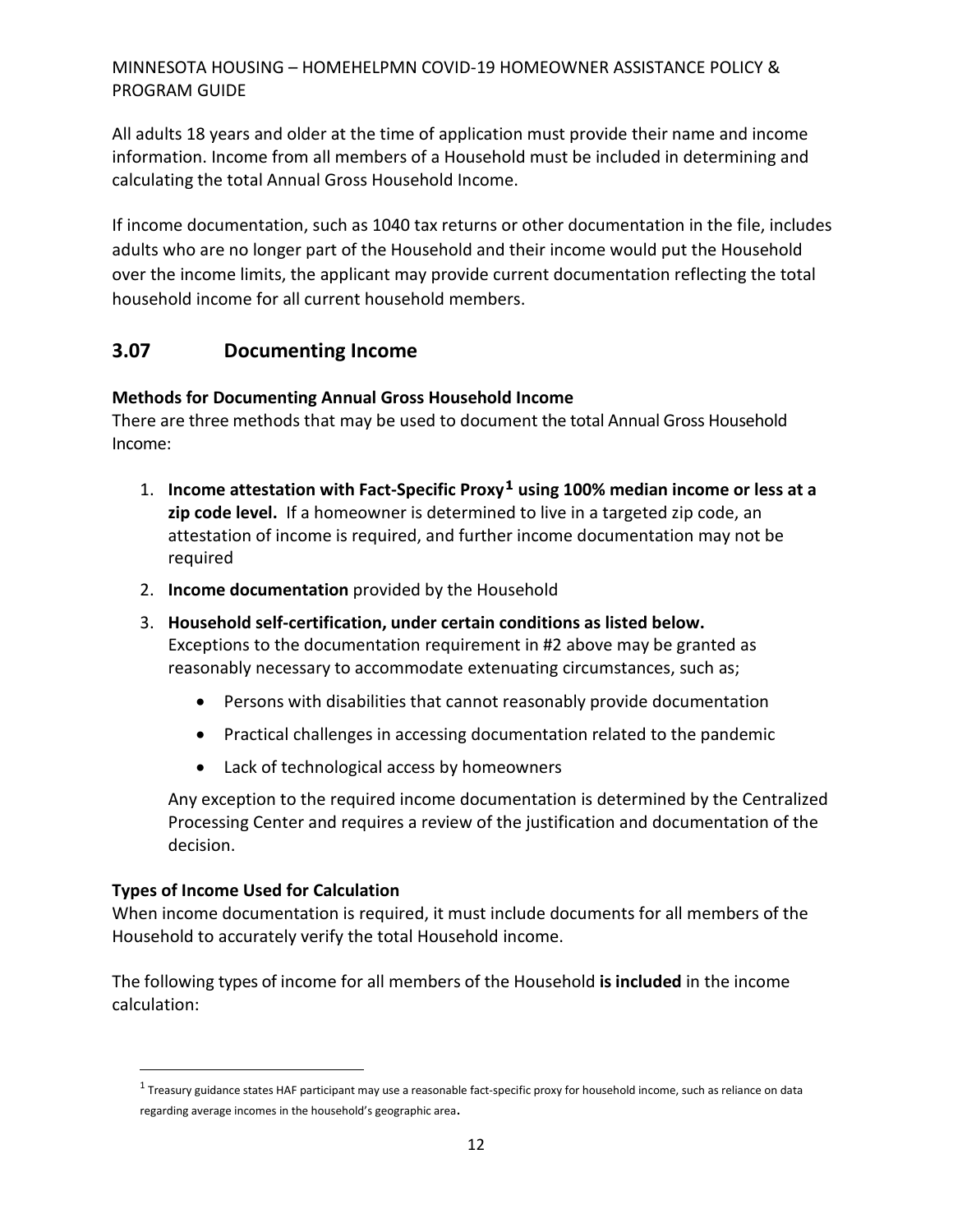- The full amount of earned income before payroll deductions of any wages and salaries, overtime pay, commissions, fees, tips, bonuses, and other compensation for personal services (aka "Gross" pay)
- The full amount of any payments received from Social Security, annuities, insurance policies, retirement funds, pensions, disability or death benefits, and other similar types of payments
- Any payments in lieu of earnings such as unemployment compensation, including Pandemic Emergency Unemployment Compensation (PEUC), disability compensation, worker's compensation, and severance pay
- Any public assistance payments such as cash assistance or Social Security.
- Any periodic and determinable allowances such as alimony and child support,
- Any net income from the operation of a business or profession, including direct payments for services or self-employment
- Any rental income received

The following types of income are **not included** in income calculation:

- Earned income of Minors (age 17 and under)
- Federal Household stimulus payments
- Income of live-in health aids
- Non-cash benefits such as childcare or medical care assistance and food support
- One-time cash gifts, for example a birthday
- Advance child tax credit payments
- Earnings in excess of \$480 annually for each full-time student 18 years old or older (excluding the head of household and spouse)

#### **Income Documentation Requirements**

Documentation of income for the previous year includes:

- In cases where the Household has already prepared and submitted a federal tax return, IRS Form 1040 tax return may be used.
- In cases where the tax return is not available, most recent years W2s and 1099 forms from all jobs may be used

Documentation of the current Annual Gross Household Income may include, but is not limited to, the following:

• If employed, the most recent pay stub(s) with year-to-date information covering at least a 30-day period is required. Where a member of a Household has inconsistent income, for example, they work varied hours, sufficient additional pay stubs to accurately determine current Projected Annual Income is required. If a household is unable to provide pay stubs, a verification of employment from the employer or third party requested by the Central Processing Center is acceptable and must be clearly documented in the file.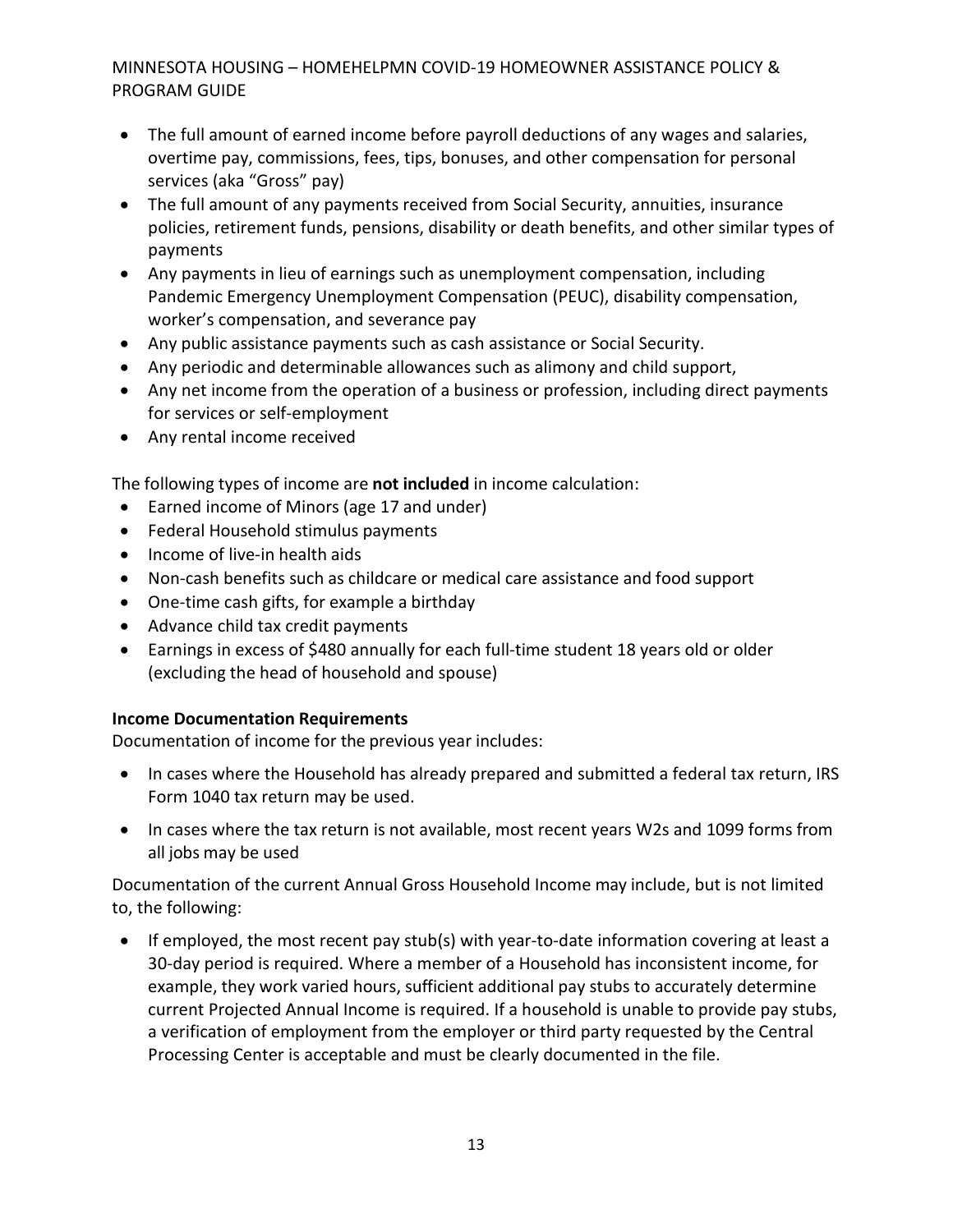- Documentation of cash assistance such as Social Security income or public assistance. Examples include, but are not limited to:
	- o Social security award letter
	- o Public assistance award letter
	- o Bank statement(s) showing deposit source and amount
- Documentation of child support, alimony, or other payments. Examples include, but are not limited to:
	- o Court order
	- o Bank statement(s)
	- o Award Letter
- Documentation of any income received for self-employment. Examples include, but are not limited to:
	- o Year-to-date profit and loss statement
	- o Bank statements
	- o Job receipts

If a Household member is without income, a self-certification of zero income is required.

## <span id="page-17-0"></span>**3.08 Maximum Assistance Amount per Household**

The maximum amount of financial assistance available through the HomeHelpMN program is \$35,000 per Household/Property.

Financial assistance is generally limited to one-time, per Household. Households who experience another Qualified Financial Hardship may be eligible for additional financial assistance provided that the total amount of financial assistance received does not exceed \$35,000 per Household/property. The assistance can be combined to cover more than one eligible expense (e.g., funds can be used to pay mortgage arrearage to the loan servicer and past due property taxes to a county).

## <span id="page-17-1"></span>**3.09 Exceptions and Waivers**

The Centralized Processing Center will review applications and associated documentation for full program eligibility based on current Program requirements and Treasury guidance. Minnesota Housing may, in its sole discretion, provide exceptions and waivers to program requirements in appropriate circumstances but may not provide waivers or exceptions to any federal requirements.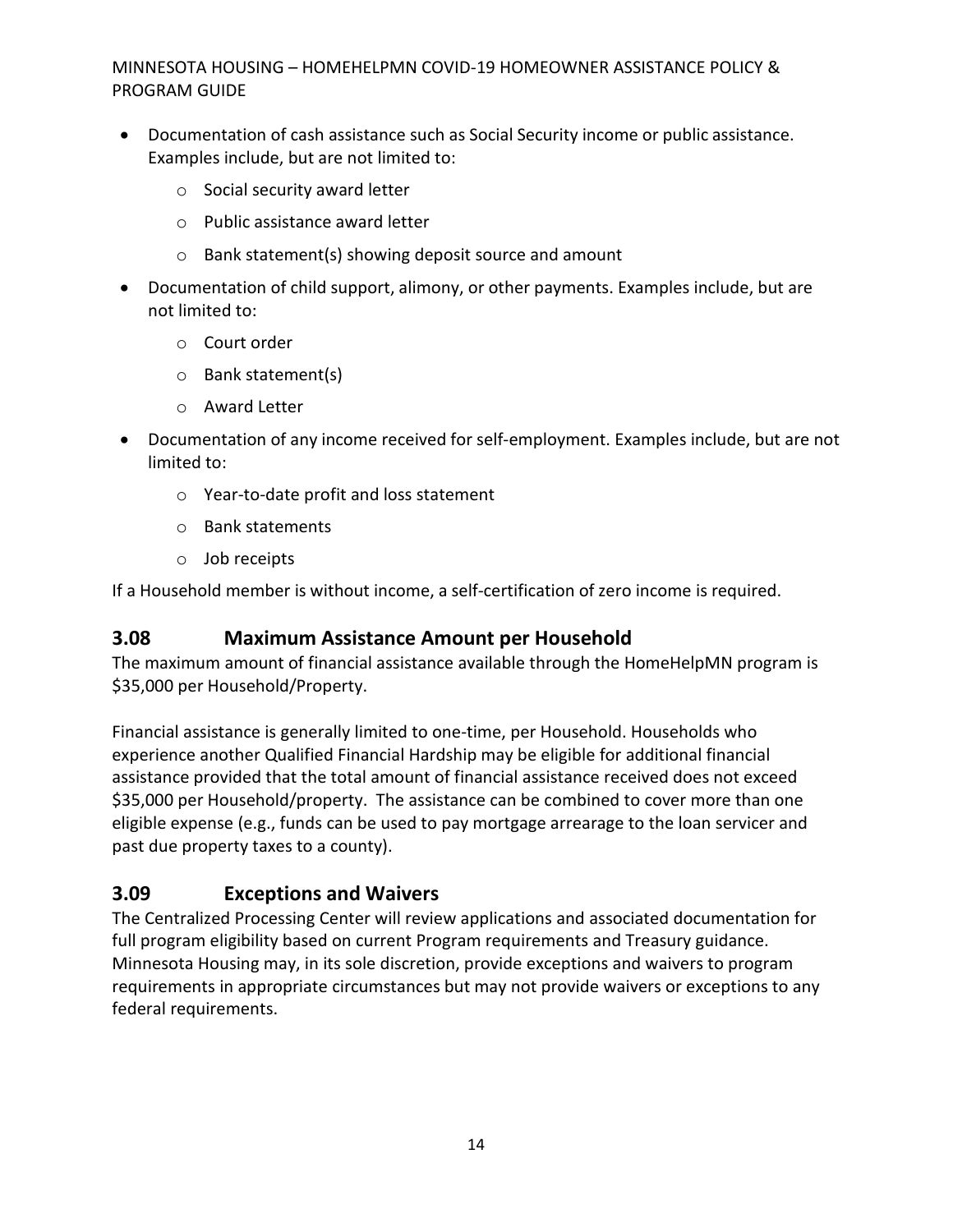# <span id="page-18-0"></span>**Chapter 4 – Property Eligibility**

## <span id="page-18-1"></span>**4.01 Eligible Property Types**

Eligible property types are as follows:

- Single-family (attached or detached) properties
- Owned unit in a multi-unit building (such as a condominium unit)
- Townhomes
- 1 to 4-unit properties where the homeowner is living in one of the units as their primary residence.
- Manufactured homes permanently affixed to real property and taxed as real estate
- Manufactured homes not permanently affixed to real property or taxed as real estate

# <span id="page-18-2"></span>**4.02 Ineligible Property Types**

Ineligible property types include the following:

- Vacant or abandoned properties
- Second homes
- Investment properties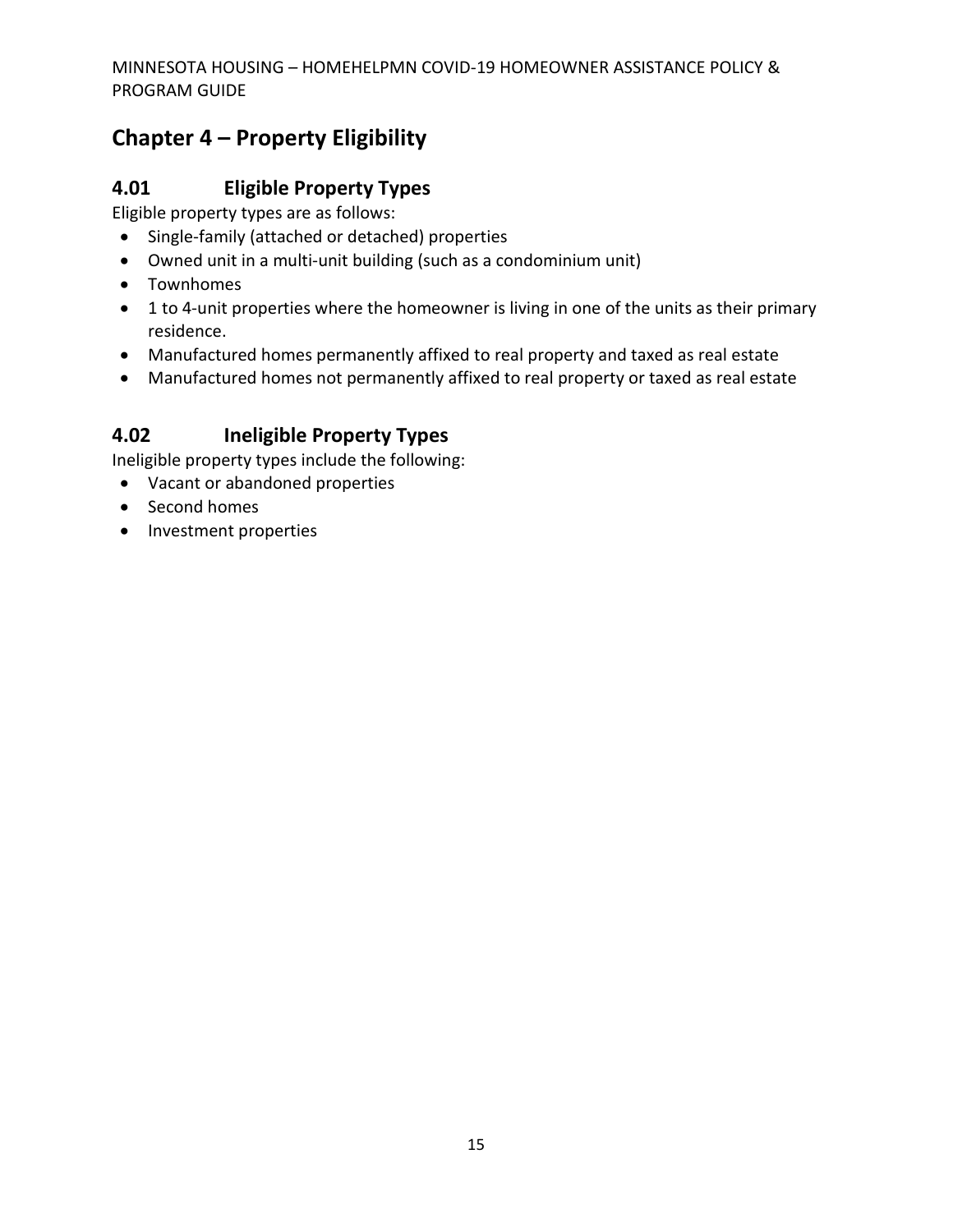# <span id="page-19-0"></span>**Chapter 5 – Payout of Assistance**

# <span id="page-19-1"></span>**5.01 Assistance Approval**

HomeHelpMN fund reservations for financial assistance may not exceed the Maximum Per Household/Property HomeHelpMN Assistance amount (see Section 3.07) and are subject to available funds.

# <span id="page-19-2"></span>**5.02 Fund Reservation**

Funds may not be initially reserved until after the homeowner has completed an application and the HomeHelpMN application has been approved.

#### **Void Reservations**

A Reservation is considered null and void under any of the following circumstances:

- The individual(s) applying for financial assistance are found to not meet the HomeHelpMN program eligibility criteria.
- The property is found to not meet the property eligibility criteria.
- The mortgage loan servicer, or other third-party vendor, is unwilling or unresponsive to requests to participate in the HomeHelpMN program.
- Fraud by any party in the transaction is discovered in the application and funding processes.
- The Applicant or their third party payee does not provide sufficient documentation to make a final award determination within the required timeframes.

# <span id="page-19-3"></span>**5.03 Appeals Process for Denial of Financial Assistance**

If an applicant is denied financial assistance, a written denial letter will be sent to the applicant listing the reasons for denial. On the date of the letter, a hold will be placed on funds in the amount of the claim for 14 days. The denial letter may be delivered via email or USPS, depending on the applicants preferred communication method. A non-response or lack of response by the applicant will result in the application being withdrawn. In those instances, the applicant may reapply for assistance at any time, subject to funding availability while the program is accepting applications.

In cases where the applicant is denied assistance based on ineligibility, they may make a written request to appeal the decision by contacting the Centralized Processing Center or initiating the Appeal within the system within 14 calendar days of the date of the denial letter. The homeowner must provide documentation related to proof of eligibility to support their appeal request within the time frame allowed. If no appeal is received within 14 days, the funds will be released for other use. If an appeal is received, the funds will be held until the appeal decision is issued.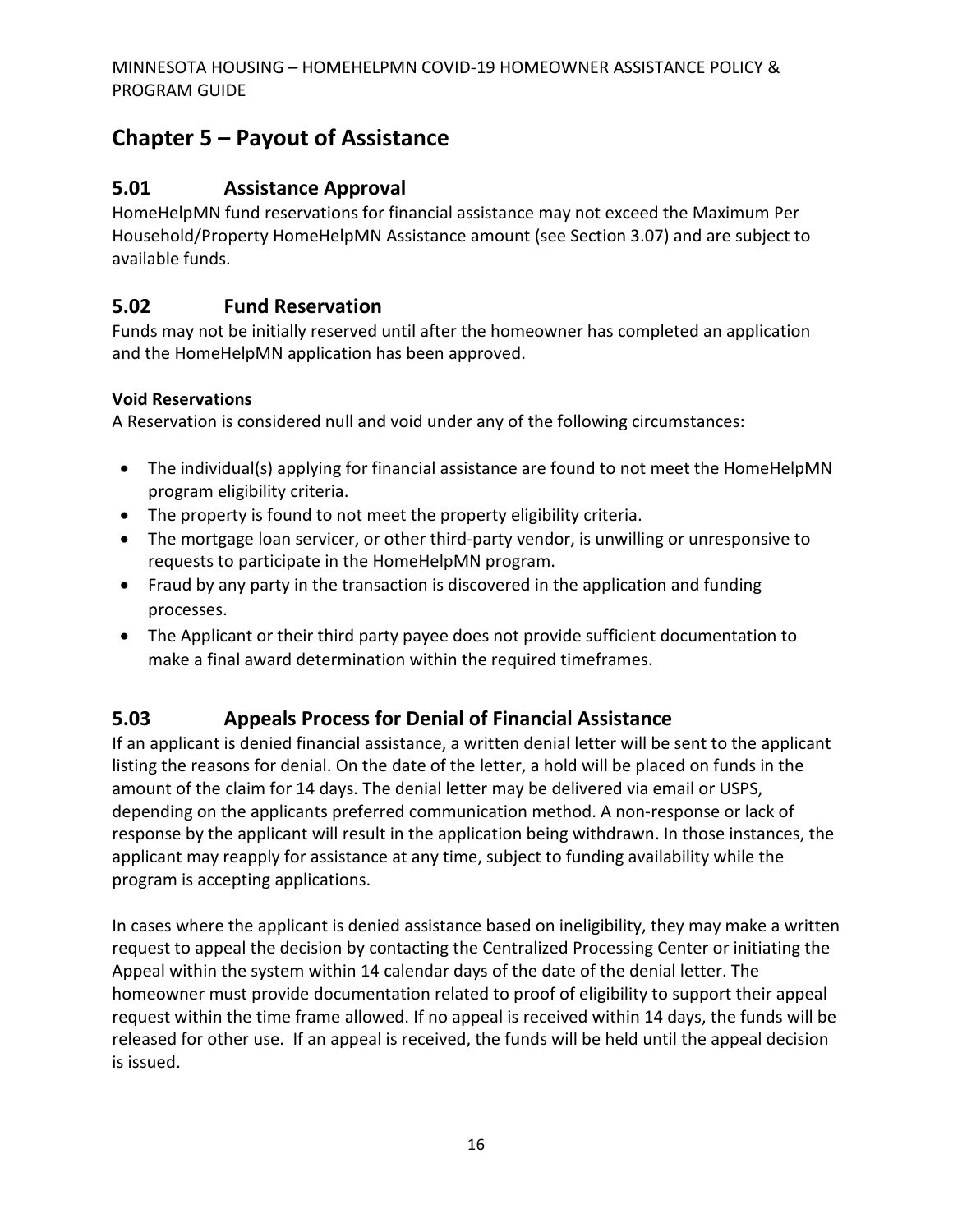The Centralized Processing Center will assign a staff person that was not involved in the initial decision to review the applicant's appeal to determine if the applicant is eligible for assistance. If, on review, the applicant is deemed eligible, they will be processed based on the time and date of the original application submission. If, after the secondary review, the applicant status remains ineligible, a written letter of the final appeal decision will be sent via email or USPS to the applicant with the decision and the reasons for upholding the denial. An applicant who was denied may reapply when the program is taking applications if documented circumstances to achieve eligibility occur, e.g., change of income.

In cases where the application is withdrawn due to non-responsiveness of the homeowner, the appeal must be received within 14 days as described above. The appeal must clearly demonstrate that the homeowner was responsive to requests for information using methods that can be documented by date and time sent.

A successful appeal decision does not guarantee receipt of assistance.

# <span id="page-20-0"></span>**5.04 Preventing Duplicate Assistance**

Minnesota Housing and its vendor will make reasonable efforts to help ensure that any financial housing assistance provided to an eligible Household pursuant to funds made available through the HomeHelpMN program is not duplicative to other assistance provided to such Household.

To meet this requirement, Minnesota Housing will require an applicant to attest they are not applying for, or receiving benefits from, any other source of assistance to pay for the duplicative amounts of assistance provided by the HomeHelpMN program. Other assistance may be leveraged with HomeHelpMN program funds, but the leveraged funds may not cover the same expenses that are being covered by HomeHelpMN.

## <span id="page-20-1"></span>**5.05 Funding Process**

Funds are disbursed directly to the lien holder and/or third-party payee via ACH or check.

Overpayment to a loan or mortgage servicer of \$100 or less is not required to be returned to Minnesota Housing if the overpayment is applied to the homeowner's principal balance on a mortgage or towards a forward amount due on the homeowners account for other housing related expenses.

Any discrepancies of the arrearage amount will be resolved by the homeowner and lien holder/payee.

If a homeowner's eligible past due housing related expenses exceed the maximum amount of HomeHelpMN financial assistance, the homeowner may pay or may leverage another funding source to pay the difference in order to bring the expenses current, provided the combined amounts will be accepted by the loan servicer or third-party payee and applied to the arrearage correctly.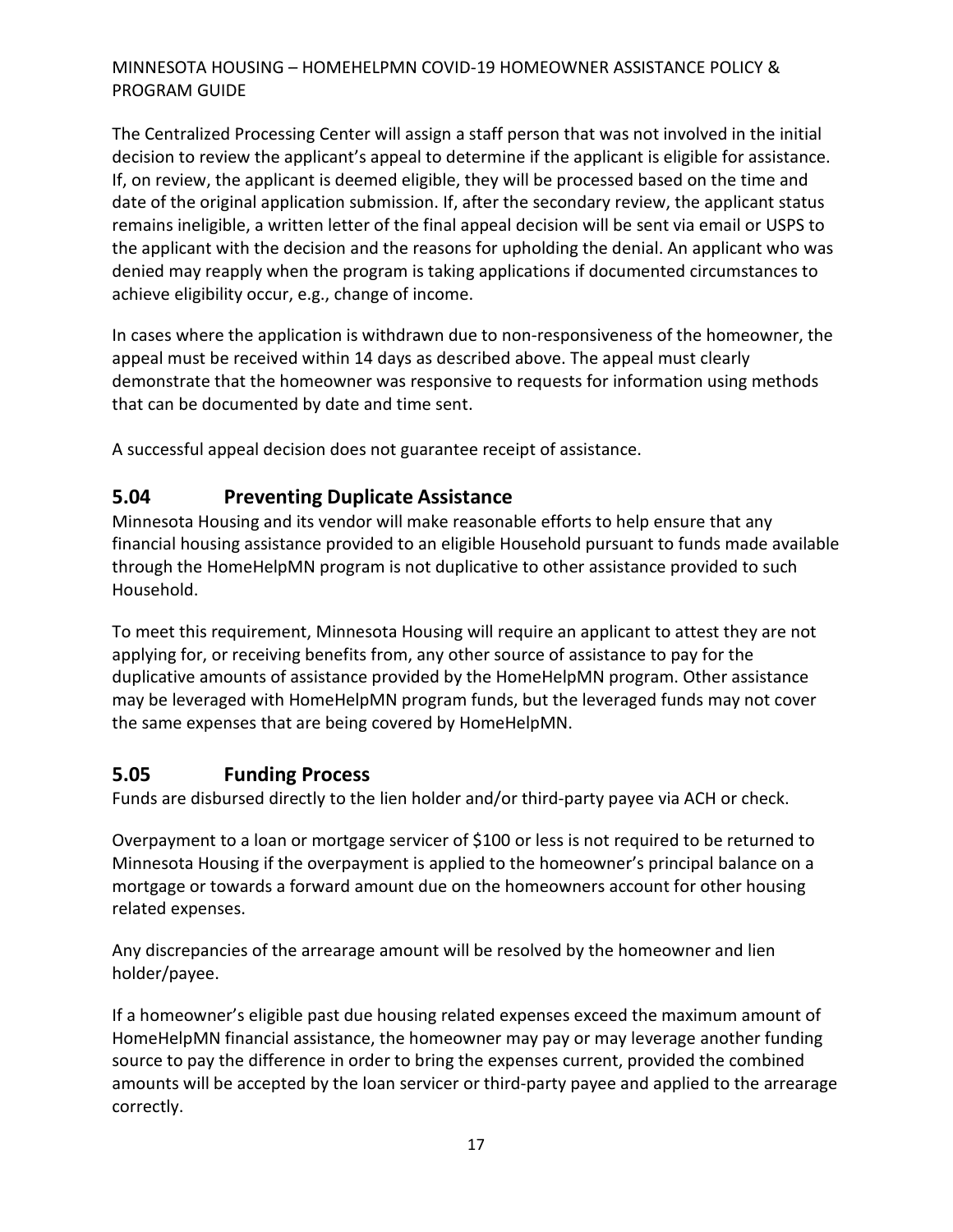# <span id="page-21-0"></span>**Chapter 6 – Program Partner Roles and Responsibilities**

## <span id="page-21-1"></span>**6.01 Centralized Processing Center Responsibilities**

The Centralized Processing Center is responsible for end-to-end services to administer and implement the HomeHelpMN program from application pre-screening through funding and integrating technology to manage the HomeHelpMN program in accordance with the U.S. Department of Treasury guidelines. Services provided by the Centralized Processing Center will include the following:

- Provide all staffing and staffing related activities to support a customer service call center, application processing, underwriting, funding, quality control, reporting, project management, financial controls and management necessary to carry out the program
- Customer Service and Call Center: Respond verbally and/or in writing to general program inquiries
- Pre-screen applicants for eligibility, entering information into the selected software system
- Manage the application intake process including collecting all required documents reviewing documents for completeness, applicability and acceptability
- Make application determinations, notify applicants verbally and/or in writing
- Implement and manage a decision appeal process
- Obtain applicant(s) signature(s) on all program required documents
- Refer homeowners to a housing counselor or legal services support is needed
- Serve as a liaison to the loan servicer or other third parties (e.g., County, Homeowner Associations, etc.) with the homeowner, when applicable
- Provide support to homeowners, servicers and third-party payees through all stages of the program life cycle
- Manage payment processing workflow for all payments, inclusive of Minnesota Housing required payment approvals
- Provide all necessary reporting functions for the Common Data File, program dashboards, Minnesota Housing reporting reviews and evaluation needs, and U.S. Department of the Treasury reporting requirements.
- Maintain records and all data sufficient to meet U.S. Department of Treasury requirements and State records retention requirements for six calendar years after the end of the program.
- Maintain necessary data security and privacy protocols to securely protect and transmit records and personal identifiable information.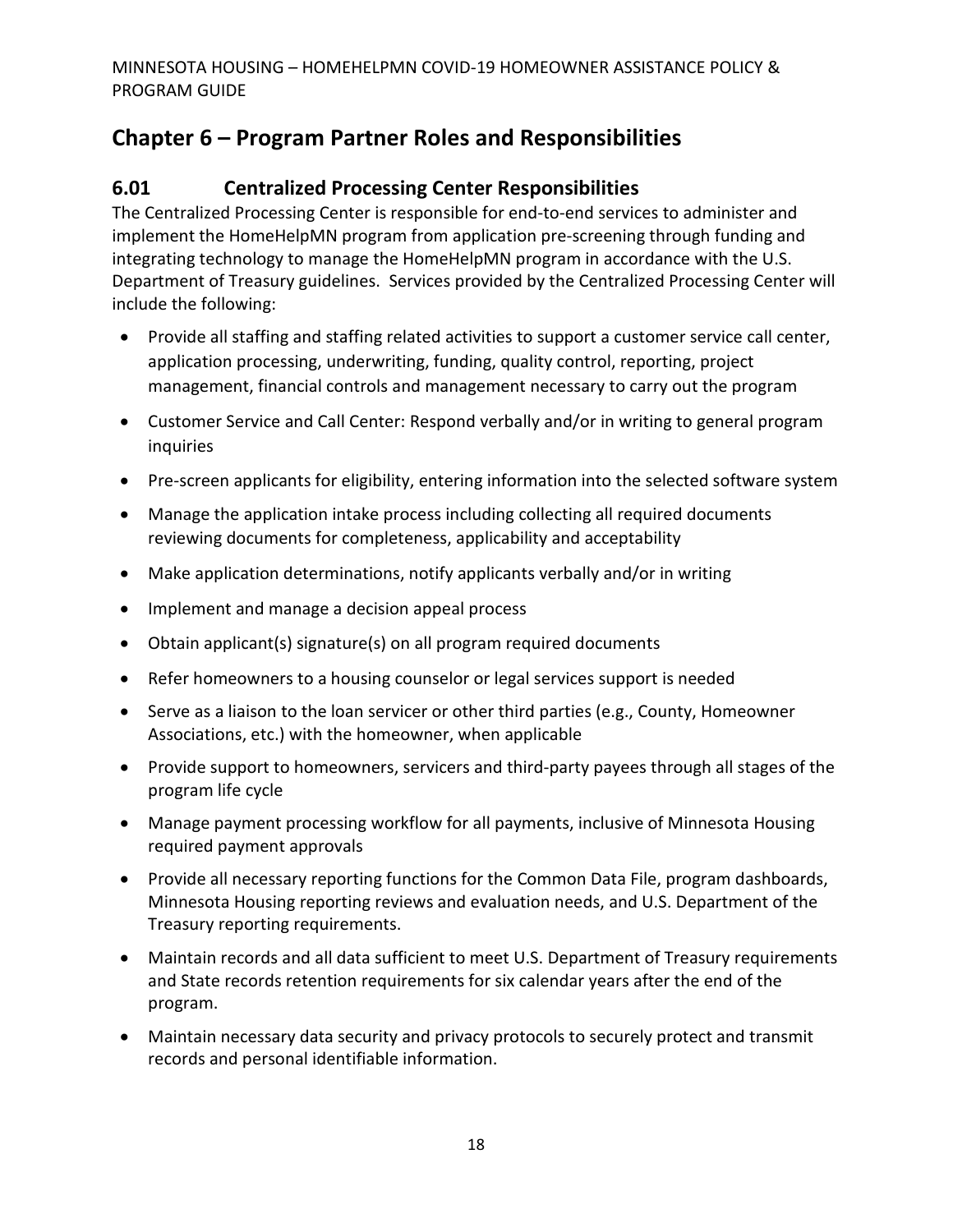• Perform quality control assurance processes throughout the lifecycle of services to reduce the risk of fraud, misuse or non-compliance with program guidelines.

# <span id="page-22-0"></span>**6.02 Third**-**Party Payees**

Mortgage loan servicers may require information and documentation beyond the requirements of the HomeHelpMN program to reinstate or modify the mortgage loan.

Third parties are ultimately relied upon to accept the proposed assistance being provided through the HomeHelpMN program in order to fully resolve the past due housing payments.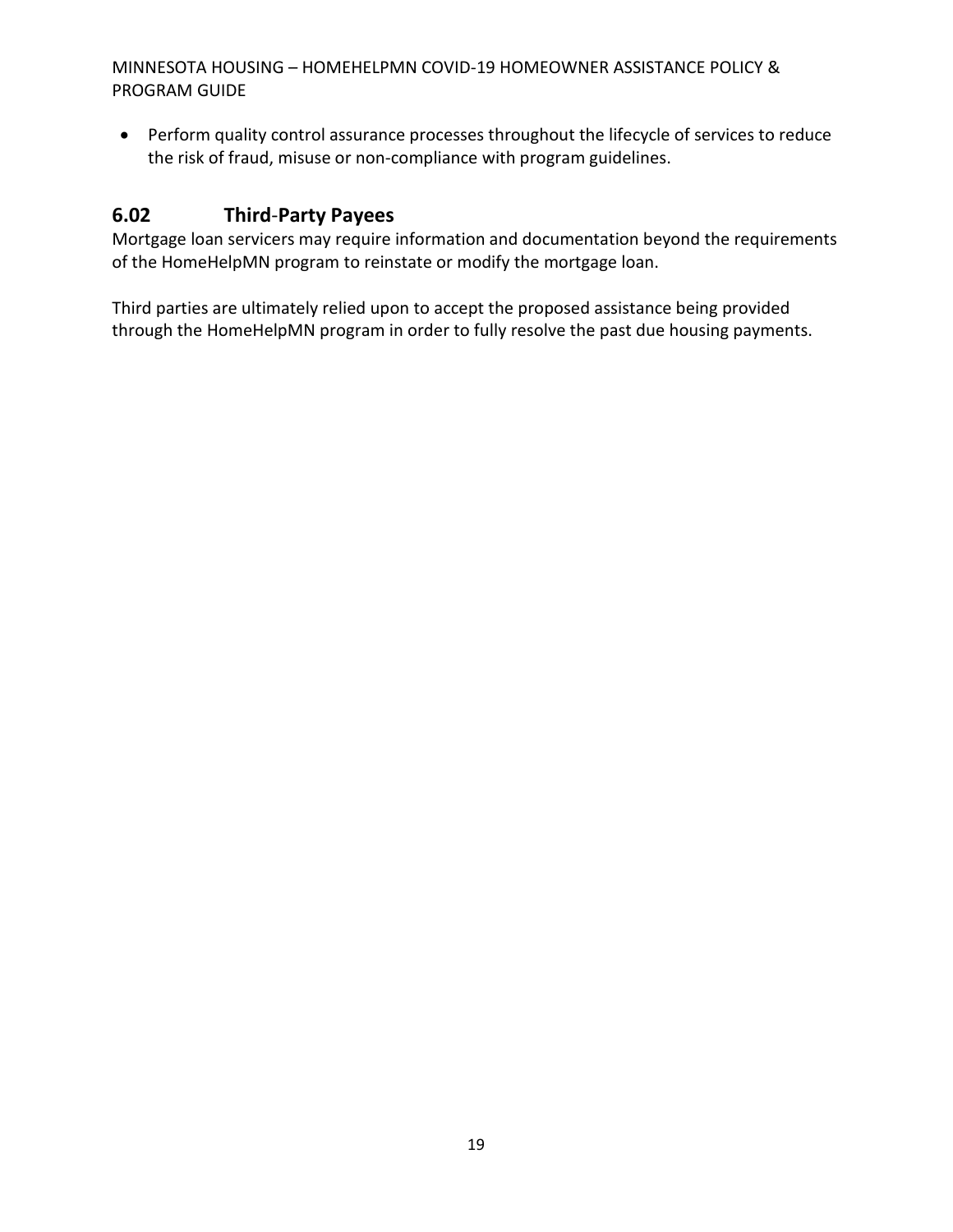# <span id="page-23-0"></span>**Chapter 7 – Partner Responsibilities and Warranties**

# <span id="page-23-1"></span>**7.01 Data Practices and Security**

The Minnesota Government Data Practices Act:

- Requires the Vendor to supply individuals with the Tennessen Warning when requesting private data;
- Governs when the disclosure of an individual's social security number is required;
- Provides data created by or collected from the Household, including financial information such as credit reports, tax information, financial statements are classified as private data on individuals under Minnesota Statutes §462A.065 and §13.462 subdivision 3

All data pertaining to HomeHelpMN must be securely maintained and protected from any unauthorized access or errors and omissions by authorized users. Data must be accessed only by properly trained personnel with a need to know or have access to the information, according to applicable standards, laws, rules and regulations.

Minnesota Housing requires that the Program be implemented in accordance with Treasury Directive: 85-01, which states "All IT (information technology) systems operated on behalf of the Department of the Treasury shall be adequately protected to ensure confidentiality, integrity, and availability in order to minimize the risk of unauthorized access, use, disclosure, disruption, modification, or destruction." The Treasury IT Security Program (TD P 85-01) has defined controls for providing such protection.

Vendors must ensure personally identifiable information is protected and used only for the purposes of the Program; and provide confidentiality protections for data collected pertaining to any individuals who are survivors of intimate partner violence, sexual assault, or stalking. The Vendor must implement procedures to comply with the Minnesota Safe At Home Act.

# <span id="page-23-2"></span>**7.02 Monitoring and Vendor Management**

With reasonable notice, Minnesota Housing reserves the right to make site visits, review program and financial records to ensure compliance with federal obligations. Oversight will be based on the uniform guidance in 2 CFR part 200 and as required by the type of agreement executed between Minnesota Housing and the subrecipient, contractor or vendor.

Records and Program files must be made available upon request in order to conduct monitoring and a financial review as necessary. When necessary, a financial reconciliation will be conducted in accordance with written procedures. Requests for information may include but is not limited to:

• Verification of Program files, including due diligence to support meeting eligibility requirements and corresponding documentation requirements; and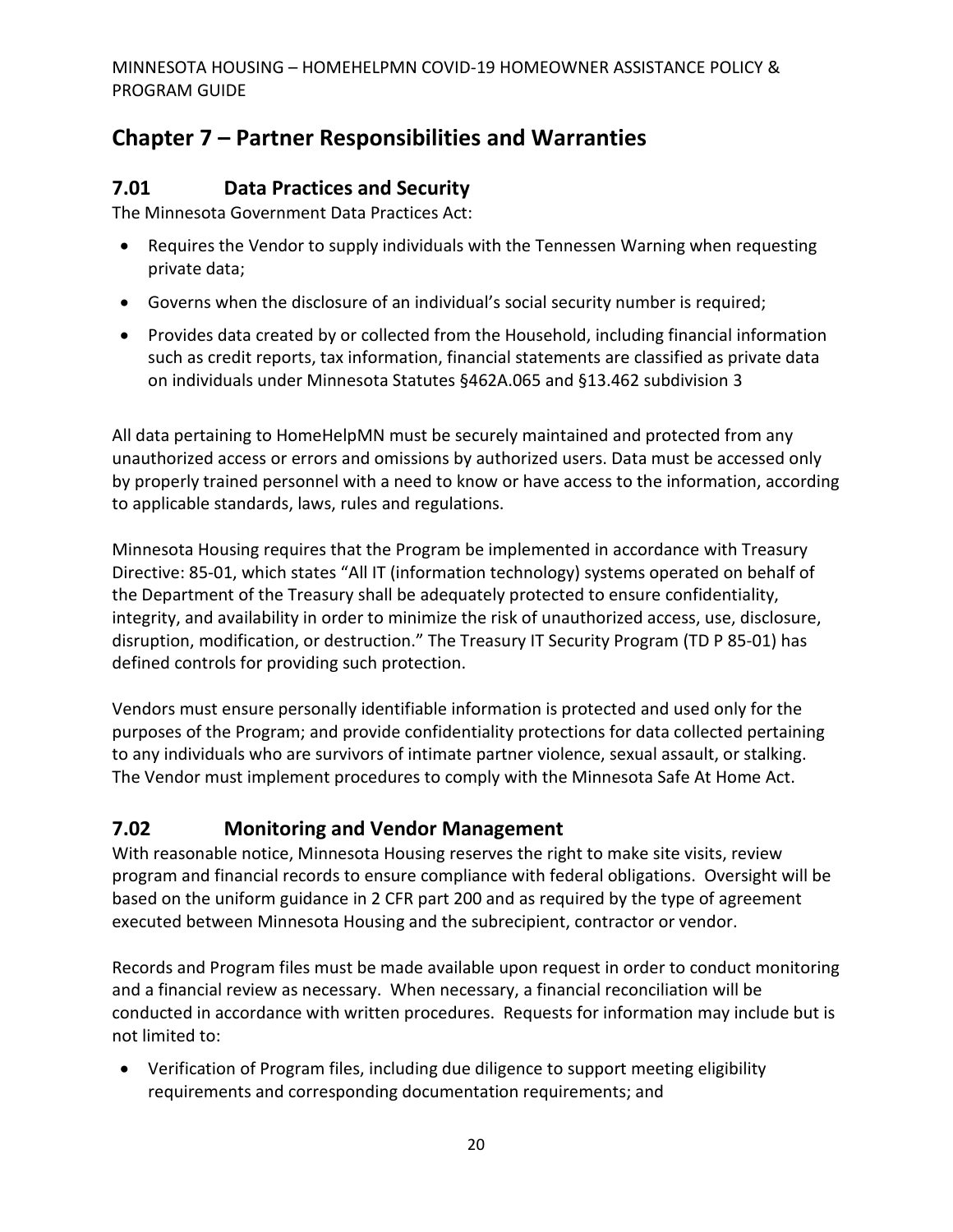• Review of the appropriate level of expense (e.g., any and all books, records, invoices, and receipts) and other program-related documentation to ensure that accounting procedures and practices relevant to the Agreement and this Program Guide are followed and reimbursement under the contract meets the requirements for eligible expenses.

Records and Program files must be made available to Minnesota Housing during regular business hours, or via remote submission, or both, if and as requested by Minnesota Housing.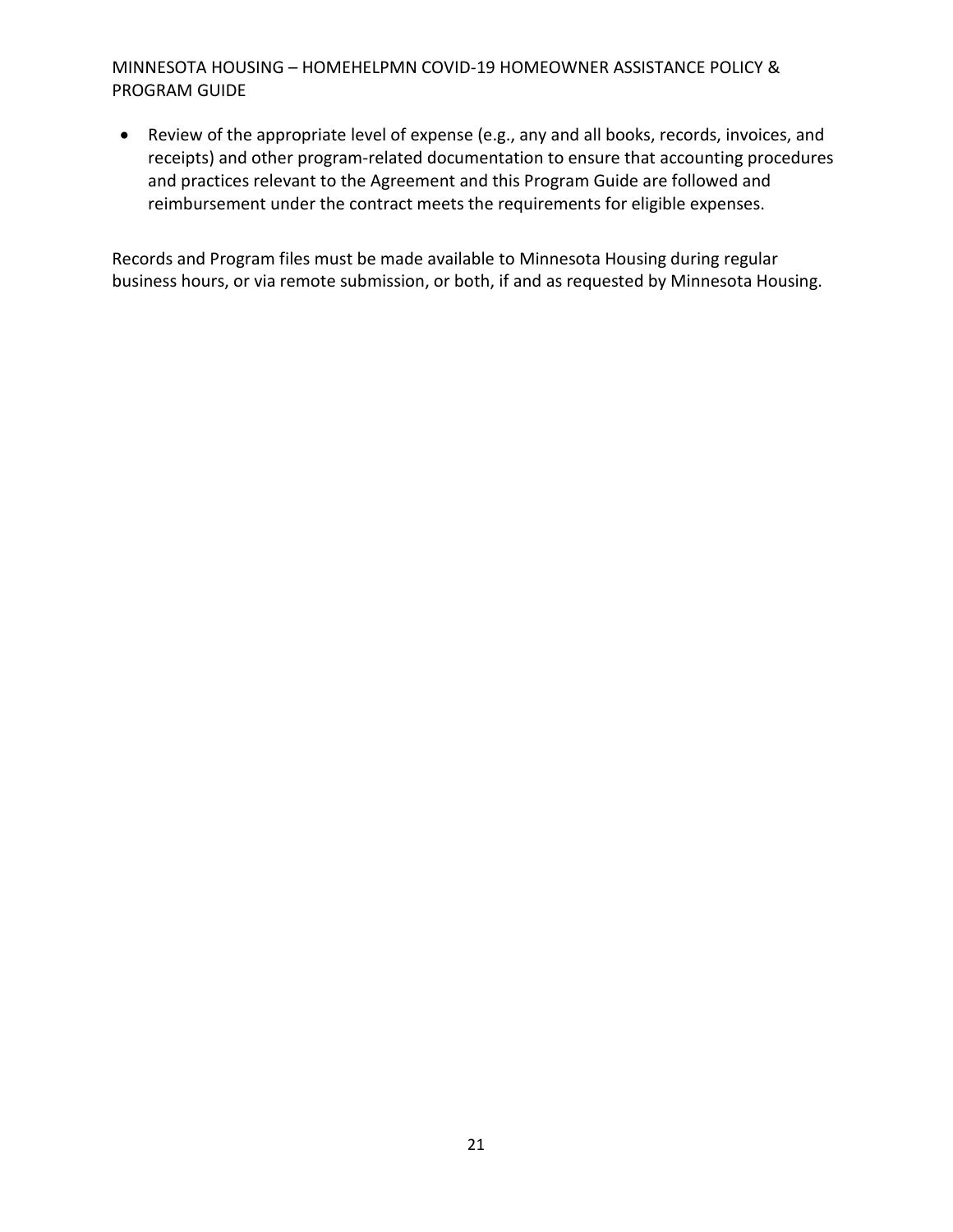# <span id="page-25-0"></span>**Chapter 8 – Recordkeeping and Reporting**

## <span id="page-25-1"></span>**8.01 Recordkeeping**

Vendors must maintain copies of all books, records, program files, documents, and accounting procedures related to HomeHelpMN during the term of the Contract and for a minimum of six years after all funds have been expended and the program has officially ended.

Documents may be subject to examination by Minnesota Housing, the State of Minnesota, the State Auditor, the Legislative Auditor, and the U.S. Department of Treasury.

# <span id="page-25-2"></span>**8.02 Reporting**

Vendors will provide reports for Minnesota Housing to submit to the U.S. Department of the Treasury. Minnesota Housing will follow the reporting guidance issued by the U.S. Department of Treasury. The following elements related to a HomeHelpMN program application, in addition to any other data fields necessary to be compliant with Treasury's reporting requirements will be collected:

- Address of the property
- Name, address, Social Security number, tax identification number or DUNS number, as applicable, for all vendors being paid
- Total amount of each type of assistance provided to each Household
- Amount of outstanding mortgage arrears for each Household
- Household income and number of individuals in the Household
- Gender, race, ethnicity, and other characteristics that may classify someone as a "socially disadvantaged individual" for the primary applicant for assistance

Minnesota Housing is responsible for meeting the U.S. Department of the Treasury's reporting requirements to be set forth in guidance. In addition, Minnesota Housing will outline reporting requirements as part of the program's dashboard to track metrics as described in section 8.03 Public Dashboard.

Minnesota Housing will adhere to the following federal reporting requirements:

- Quarterly reports that include financial data, targeting data, and any other information or data required by Treasury;
- Reporting in compliance with [2 C.F.R. Part 200,](https://www.ecfr.gov/current/title-2/subtitle-A/chapter-II/part-200) other than such provisions as Treasury may determine are inapplicable to the HAF;
- Annual HomeHelpMN program reports to Treasury regarding the impact of the allocated HAF funds; and
- Other information or data as required by Treasury.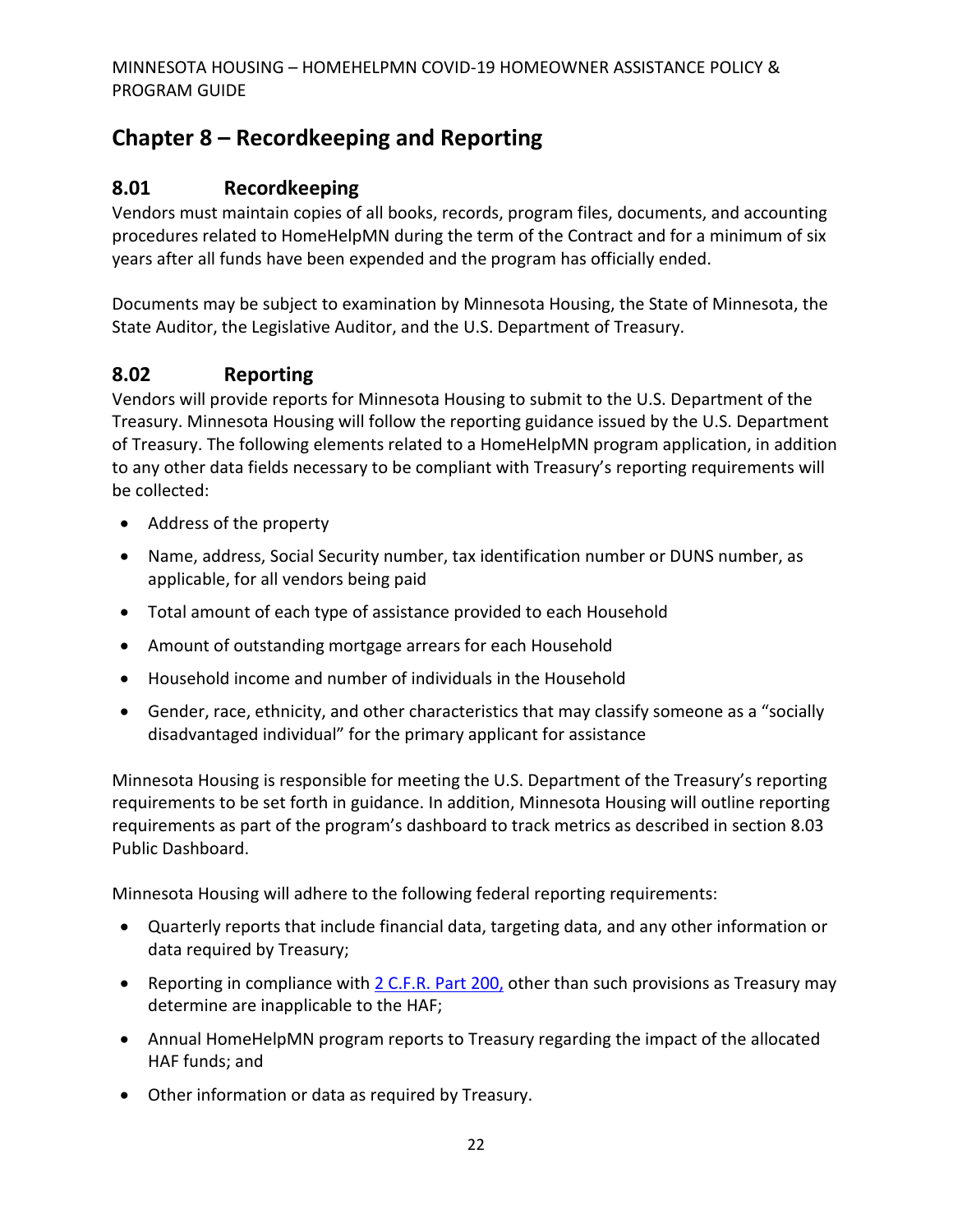#### <span id="page-26-0"></span>**8.03 Public Dashboard**

Minnesota Housing or its vendor will make available a public dashboard with statistics and information about homeowner assistance activities across the state.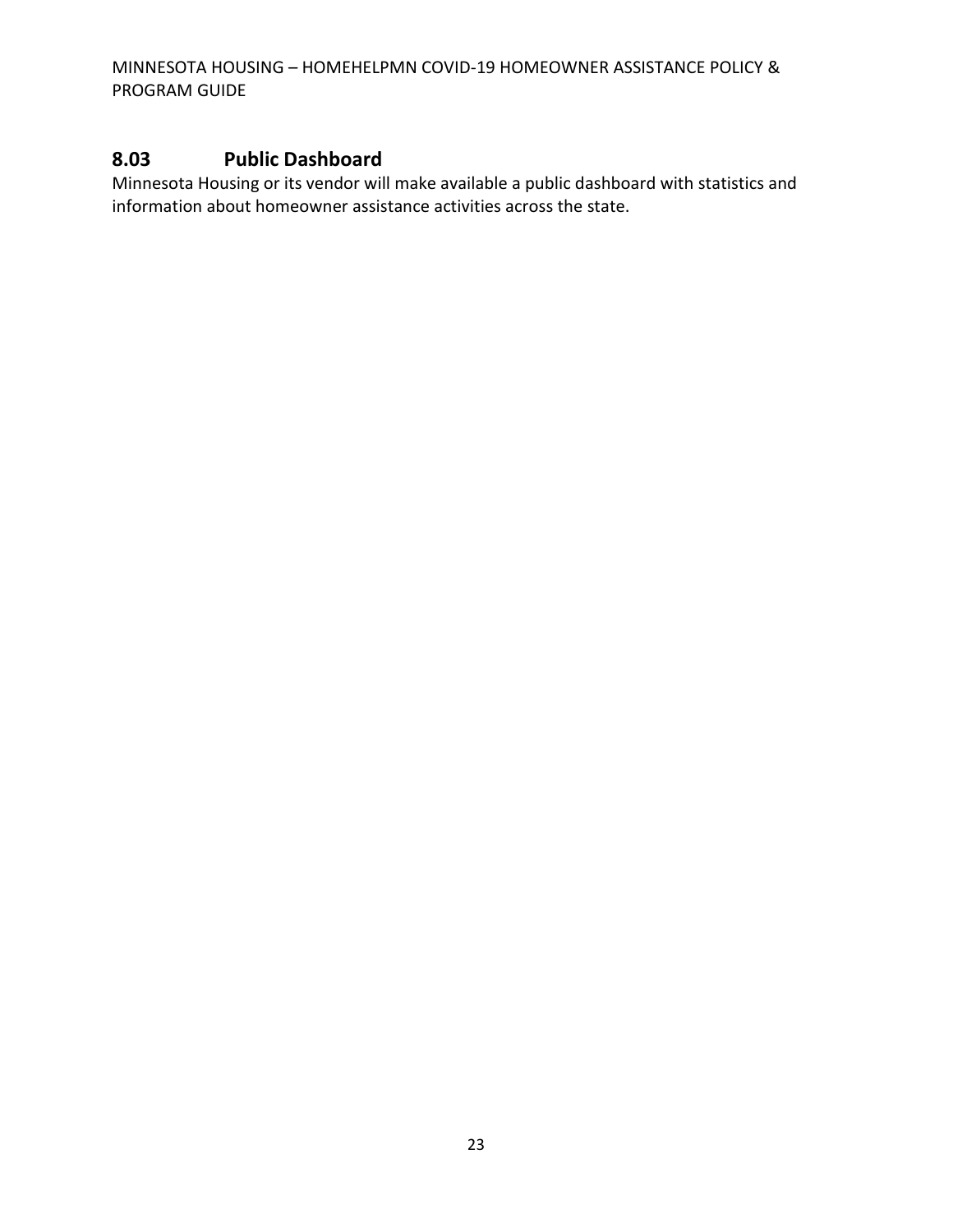# <span id="page-27-0"></span>**Chapter 9 – Fair Housing Policy**

It is the policy of Minnesota Housing to affirmatively further fair housing in all its programs so that individuals of similar income levels have equal access to Minnesota Housing programs, regardless of race, color, creed, religion, national origin, sex, marital status, status with regard to public assistance, disability, familial status, gender identity or sexual orientation. Minnesota Housing's fair housing policy incorporates the requirements of the Fair Housing Act, Title VIII of the Civil Rights Act of 1968, as amended by the Fair Housing Amendment Act of 1988, as well as the Minnesota Human Rights Act. Housing providers are expected to comply with the applicable statutes, regulations, and related policy guidance. Housing providers should make sure that admissions, occupancy, marketing and operating procedures comply with nondiscrimination requirements.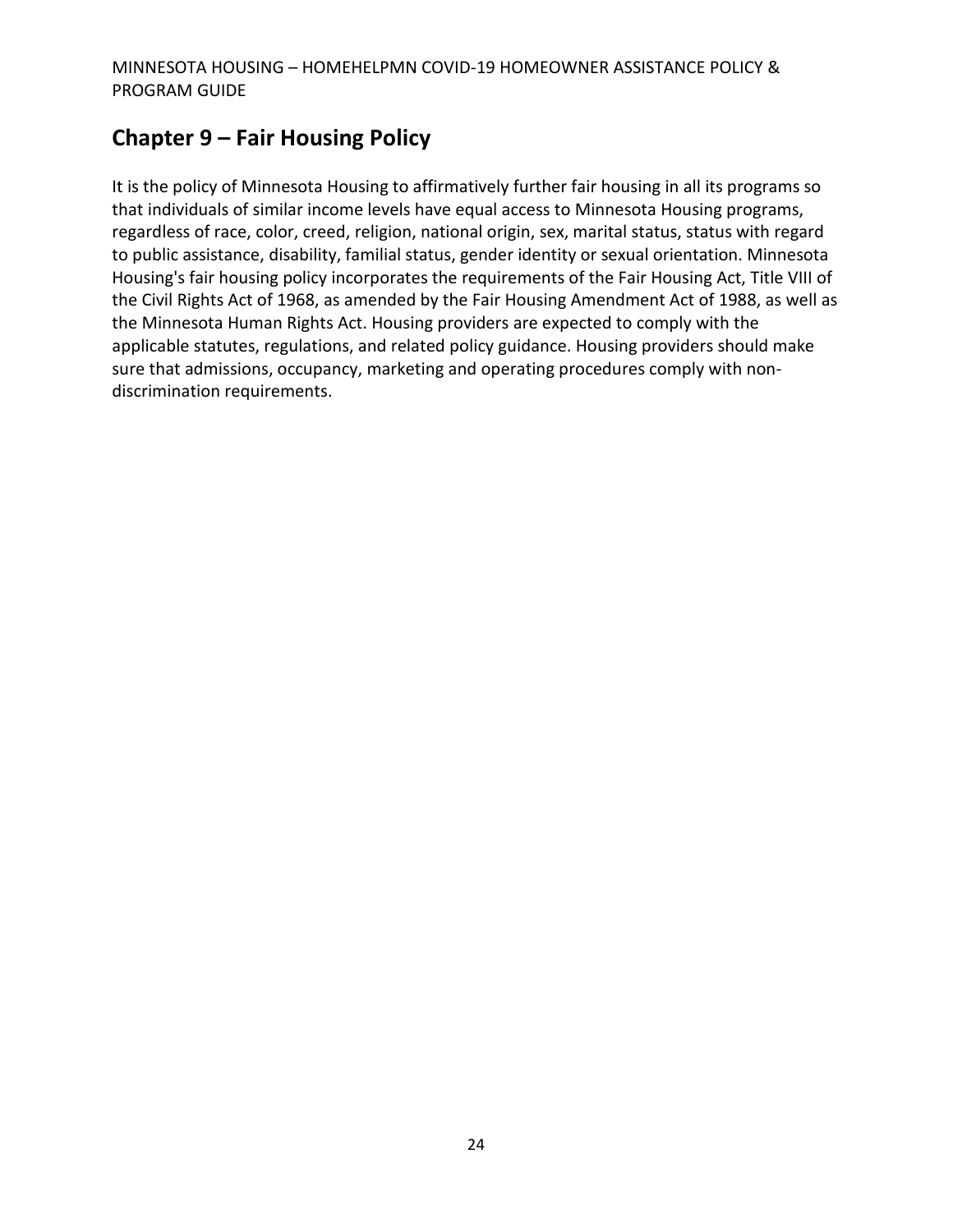# <span id="page-28-0"></span>**Chapter 10 – Conflict of Interest**

This section applies only to contractors, Community Connectors, or other entities that have entered into agreements with Minnesota Housing related to the Program. Such entities are subject to both federal and state conflict of interest standards.

Federal Conflicts of Interest Standard: Entities subject to this section must disclose in writing to Minnesota Housing any actual or apparent conflict of interest affecting the awarded funds in accordance with 2 C.F.R. §200.112. Such information may also be reported to the U.S. Department of Treasury by Minnesota Housing.

Under the federal standard, no contractor, Community Connectors, or other entities that have entered into agreements with Minnesota Housing related to the Program, or their employees, may participate in the selection, award, or administration of a contract supported by a federal award if they have a real or apparent conflict of interest. Such a conflict of interest would arise when the entity, the employee, or any member of their immediate family, their partner, or an organization which employs or is about to employ any of the parties indicated herein, has a financial interest in, or a tangible personal benefit from, a firm considered for a contract. Immediate family includes the employee's spouse, partner, children, parents, siblings, and inlaws.

State of Minnesota Conflict of Interest Standard: A conflict of interest, actual, potential, or perceived, occurs when a person has an actual or apparent duty or loyalty to more than one organization and the competing duties or loyalties may result in actions which are adverse to one or both parties. A potential or perceived conflict of interest exists even if no unethical, improper or illegal act results from it.

An individual conflict of interest is any situation in which one's judgment, actions or non-action could be interpreted to be influenced by something that would benefit them directly or through indirect gain to a friend, relative, acquaintance or business or organization with which they are involved.

Organizational conflicts of interest occur when:

- A contracting party is unable or potentially unable to render impartial assistance or advice to Minnesota Housing due to competing duties or loyalties
- A contracting party's objectivity in carrying out the award is or might be otherwise impaired due to competing duties or loyalties
- A contracting party has an unfair competitive advantage through being furnished unauthorized proprietary information or source selection information that is not available to all competitors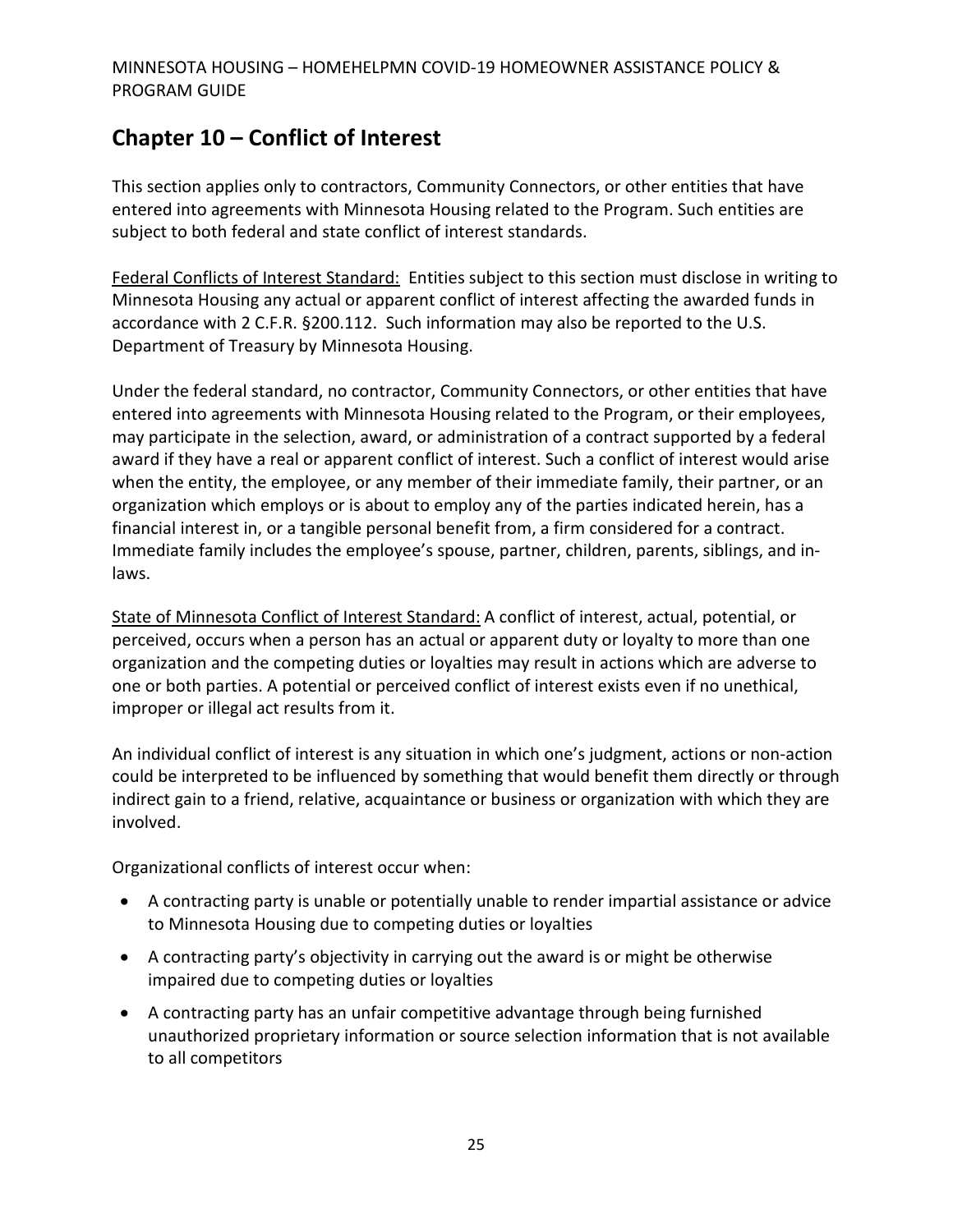Once made aware of a conflict of interest, Minnesota Housing will make a determination before disbursing any further funds or processing an award. Determinations could include:

- Revising the contracting party's responsibilities to mitigate the conflict
- Allowing the contracting party to create firewalls that mitigate the conflict
- Asking the contracting party to submit an organizational conflict of interest mitigation plan
- Terminating the contracting party's participation

Any person or entity (including its employees and affiliates) that enters into an agreement with Minnesota Housing must avoid and immediately disclose to Minnesota Housing any and all actual, perceived or potential conflicts of interest through one of the ways described in Chapter 11.

A contracting party should review its contract agreement and request for proposals (RFP) material, if applicable, for further requirements.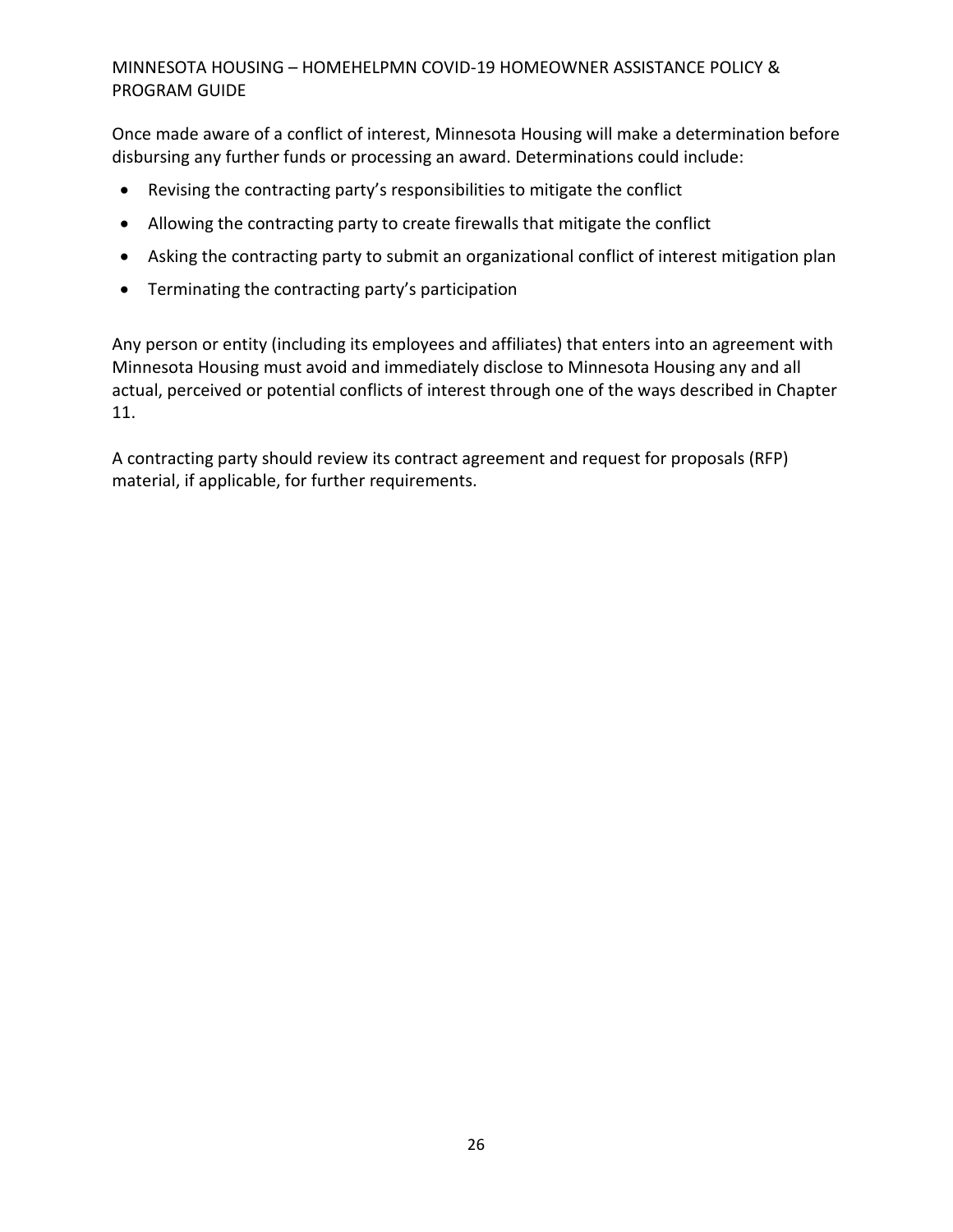# <span id="page-30-0"></span>**Chapter 11 – Disclosure and Reporting**

Minnesota Housing promotes a "speak-up, see something, say something" culture whereby internal staff, external business partners (e.g., grantees, borrowers) and the general public are encouraged to report instances of fraud, misuse of funds, conflicts of interest, discrimination or other concerns without fear of retaliation. You may report wrongdoing or other concerns by contacting:

• [EthicsPoint,](https://secure.ethicspoint.com/domain/media/en/gui/30639/index.html) the Minnesota Housing hotline reporting service vendor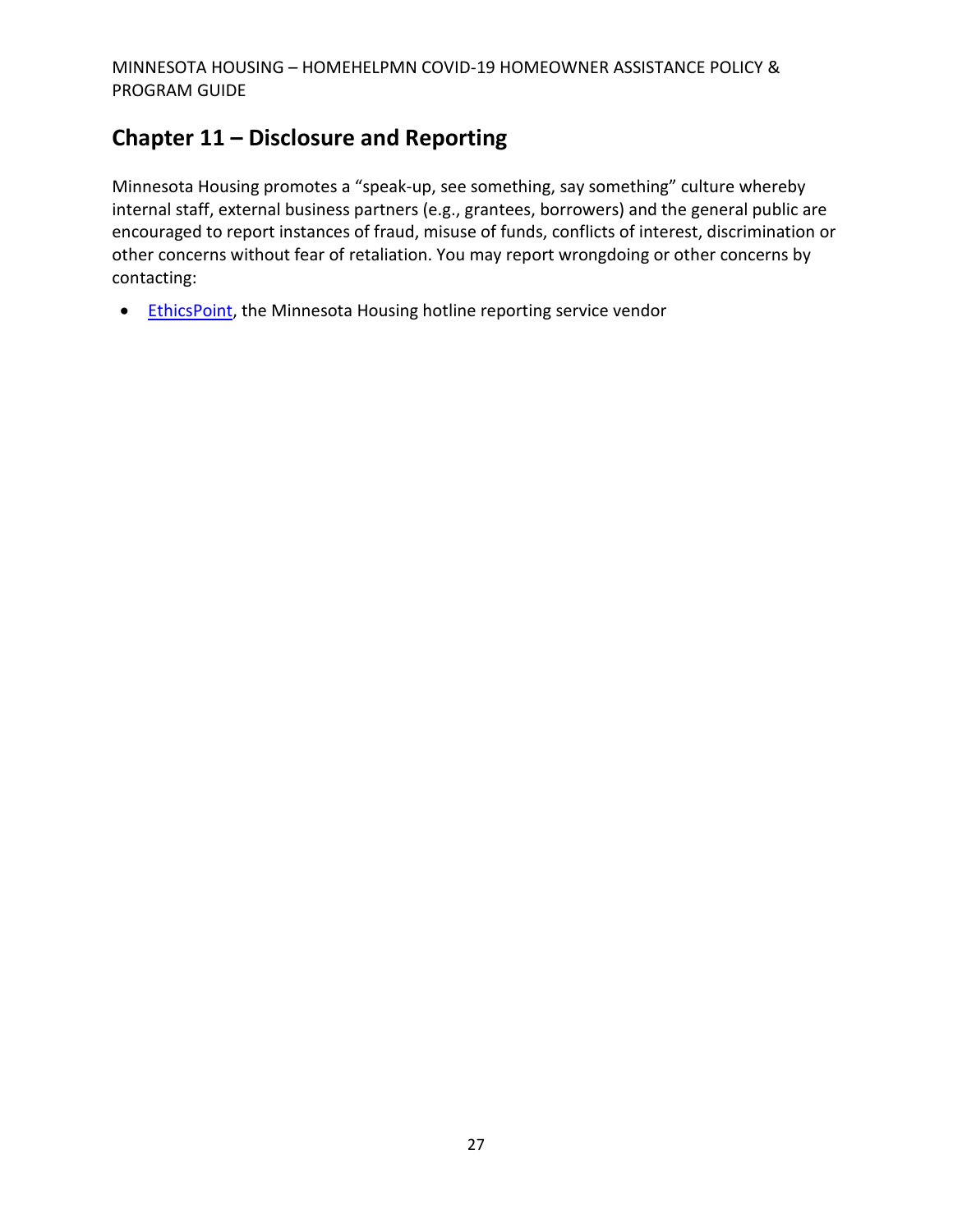# <span id="page-31-0"></span>**Appendix A – Terms**

| <b>Term</b>                                                                                                                                                                      | <b>Definition</b>                                                                                                                                                                                                                                                                                                                                                                                                                                                                                                                                                                                                                                                                                                                                                                                                                                                                                                                                                                      |
|----------------------------------------------------------------------------------------------------------------------------------------------------------------------------------|----------------------------------------------------------------------------------------------------------------------------------------------------------------------------------------------------------------------------------------------------------------------------------------------------------------------------------------------------------------------------------------------------------------------------------------------------------------------------------------------------------------------------------------------------------------------------------------------------------------------------------------------------------------------------------------------------------------------------------------------------------------------------------------------------------------------------------------------------------------------------------------------------------------------------------------------------------------------------------------|
| Annual Gross Household Income                                                                                                                                                    | Total gross annual income for all homeowners and                                                                                                                                                                                                                                                                                                                                                                                                                                                                                                                                                                                                                                                                                                                                                                                                                                                                                                                                       |
|                                                                                                                                                                                  | household members                                                                                                                                                                                                                                                                                                                                                                                                                                                                                                                                                                                                                                                                                                                                                                                                                                                                                                                                                                      |
| Contractor                                                                                                                                                                       | An entity that provides a product or service to Minnesota                                                                                                                                                                                                                                                                                                                                                                                                                                                                                                                                                                                                                                                                                                                                                                                                                                                                                                                              |
|                                                                                                                                                                                  | Housing, also referred to as a Vendor.                                                                                                                                                                                                                                                                                                                                                                                                                                                                                                                                                                                                                                                                                                                                                                                                                                                                                                                                                 |
| Homeowner                                                                                                                                                                        | Person with documented ownership interest (Tax records,                                                                                                                                                                                                                                                                                                                                                                                                                                                                                                                                                                                                                                                                                                                                                                                                                                                                                                                                |
|                                                                                                                                                                                  | county records, mortgage) that resides in the property as                                                                                                                                                                                                                                                                                                                                                                                                                                                                                                                                                                                                                                                                                                                                                                                                                                                                                                                              |
|                                                                                                                                                                                  | their primary residence. At least one owner-occupant                                                                                                                                                                                                                                                                                                                                                                                                                                                                                                                                                                                                                                                                                                                                                                                                                                                                                                                                   |
|                                                                                                                                                                                  | needs to be an applicant.                                                                                                                                                                                                                                                                                                                                                                                                                                                                                                                                                                                                                                                                                                                                                                                                                                                                                                                                                              |
| Homeownership Assistance Fund                                                                                                                                                    | Established under Section 3206 of the American Rescue                                                                                                                                                                                                                                                                                                                                                                                                                                                                                                                                                                                                                                                                                                                                                                                                                                                                                                                                  |
| (HAF)                                                                                                                                                                            | Plan Act of 2021 ("the ARP") to mitigate financial hardships                                                                                                                                                                                                                                                                                                                                                                                                                                                                                                                                                                                                                                                                                                                                                                                                                                                                                                                           |
|                                                                                                                                                                                  | associated with the coronavirus pandemic. Branded by                                                                                                                                                                                                                                                                                                                                                                                                                                                                                                                                                                                                                                                                                                                                                                                                                                                                                                                                   |
|                                                                                                                                                                                  | Minnesota Housing as HomeHelpMN                                                                                                                                                                                                                                                                                                                                                                                                                                                                                                                                                                                                                                                                                                                                                                                                                                                                                                                                                        |
| Household                                                                                                                                                                        | All adults and children living in the Household at the time                                                                                                                                                                                                                                                                                                                                                                                                                                                                                                                                                                                                                                                                                                                                                                                                                                                                                                                            |
|                                                                                                                                                                                  | of application or re-application                                                                                                                                                                                                                                                                                                                                                                                                                                                                                                                                                                                                                                                                                                                                                                                                                                                                                                                                                       |
| Limited English Proficiency (LEP)                                                                                                                                                | Individuals who do not speak English as their primary                                                                                                                                                                                                                                                                                                                                                                                                                                                                                                                                                                                                                                                                                                                                                                                                                                                                                                                                  |
|                                                                                                                                                                                  | language and who have a limited ability to read, speak,                                                                                                                                                                                                                                                                                                                                                                                                                                                                                                                                                                                                                                                                                                                                                                                                                                                                                                                                |
|                                                                                                                                                                                  | write, or understand English can be limited English                                                                                                                                                                                                                                                                                                                                                                                                                                                                                                                                                                                                                                                                                                                                                                                                                                                                                                                                    |
|                                                                                                                                                                                  | proficient, or "LEP." These individuals may be entitled                                                                                                                                                                                                                                                                                                                                                                                                                                                                                                                                                                                                                                                                                                                                                                                                                                                                                                                                |
|                                                                                                                                                                                  | language assistance with respect to a particular type or                                                                                                                                                                                                                                                                                                                                                                                                                                                                                                                                                                                                                                                                                                                                                                                                                                                                                                                               |
|                                                                                                                                                                                  | service, benefit, or encounter.                                                                                                                                                                                                                                                                                                                                                                                                                                                                                                                                                                                                                                                                                                                                                                                                                                                                                                                                                        |
|                                                                                                                                                                                  |                                                                                                                                                                                                                                                                                                                                                                                                                                                                                                                                                                                                                                                                                                                                                                                                                                                                                                                                                                                        |
|                                                                                                                                                                                  |                                                                                                                                                                                                                                                                                                                                                                                                                                                                                                                                                                                                                                                                                                                                                                                                                                                                                                                                                                                        |
|                                                                                                                                                                                  |                                                                                                                                                                                                                                                                                                                                                                                                                                                                                                                                                                                                                                                                                                                                                                                                                                                                                                                                                                                        |
|                                                                                                                                                                                  |                                                                                                                                                                                                                                                                                                                                                                                                                                                                                                                                                                                                                                                                                                                                                                                                                                                                                                                                                                                        |
|                                                                                                                                                                                  |                                                                                                                                                                                                                                                                                                                                                                                                                                                                                                                                                                                                                                                                                                                                                                                                                                                                                                                                                                                        |
|                                                                                                                                                                                  |                                                                                                                                                                                                                                                                                                                                                                                                                                                                                                                                                                                                                                                                                                                                                                                                                                                                                                                                                                                        |
|                                                                                                                                                                                  |                                                                                                                                                                                                                                                                                                                                                                                                                                                                                                                                                                                                                                                                                                                                                                                                                                                                                                                                                                                        |
|                                                                                                                                                                                  |                                                                                                                                                                                                                                                                                                                                                                                                                                                                                                                                                                                                                                                                                                                                                                                                                                                                                                                                                                                        |
|                                                                                                                                                                                  |                                                                                                                                                                                                                                                                                                                                                                                                                                                                                                                                                                                                                                                                                                                                                                                                                                                                                                                                                                                        |
|                                                                                                                                                                                  |                                                                                                                                                                                                                                                                                                                                                                                                                                                                                                                                                                                                                                                                                                                                                                                                                                                                                                                                                                                        |
|                                                                                                                                                                                  |                                                                                                                                                                                                                                                                                                                                                                                                                                                                                                                                                                                                                                                                                                                                                                                                                                                                                                                                                                                        |
|                                                                                                                                                                                  |                                                                                                                                                                                                                                                                                                                                                                                                                                                                                                                                                                                                                                                                                                                                                                                                                                                                                                                                                                                        |
|                                                                                                                                                                                  |                                                                                                                                                                                                                                                                                                                                                                                                                                                                                                                                                                                                                                                                                                                                                                                                                                                                                                                                                                                        |
|                                                                                                                                                                                  |                                                                                                                                                                                                                                                                                                                                                                                                                                                                                                                                                                                                                                                                                                                                                                                                                                                                                                                                                                                        |
|                                                                                                                                                                                  |                                                                                                                                                                                                                                                                                                                                                                                                                                                                                                                                                                                                                                                                                                                                                                                                                                                                                                                                                                                        |
|                                                                                                                                                                                  |                                                                                                                                                                                                                                                                                                                                                                                                                                                                                                                                                                                                                                                                                                                                                                                                                                                                                                                                                                                        |
|                                                                                                                                                                                  |                                                                                                                                                                                                                                                                                                                                                                                                                                                                                                                                                                                                                                                                                                                                                                                                                                                                                                                                                                                        |
|                                                                                                                                                                                  |                                                                                                                                                                                                                                                                                                                                                                                                                                                                                                                                                                                                                                                                                                                                                                                                                                                                                                                                                                                        |
| <b>Partial Reinstatement</b><br>Projected Annual Income<br>Qualified Financial Hardship<br>Reinstatement<br><b>Reserved Funds</b><br>Socially Disadvantaged<br>Individuals (SDI) | A payment to a delinquent mortgage that does not bring<br>the account current.<br>The anticipated annualized household income based on<br>the most recent income documentation in accordance to<br>24 CFR 5.609.<br>A material reduction in income or material increase in<br>living expenses associated with the coronavirus pandemic<br>that has created or increased a risk of mortgage<br>delinquency, mortgage default, foreclosure, or<br>displacement for a homeowner<br>To bring a past due mortgage loan current<br>HAF funds that are reserved for an eligible homeowner<br>approved for direct financial assistance.<br>Those whose ability to purchase or own a home has been<br>impaired due to diminished access to credit on reasonable<br>terms as compared to others in comparable economic<br>circumstances, based on disparities in homeownership<br>rates in the HAF participant's jurisdiction as documented<br>by the U.S. Census. The impairment must stem from |